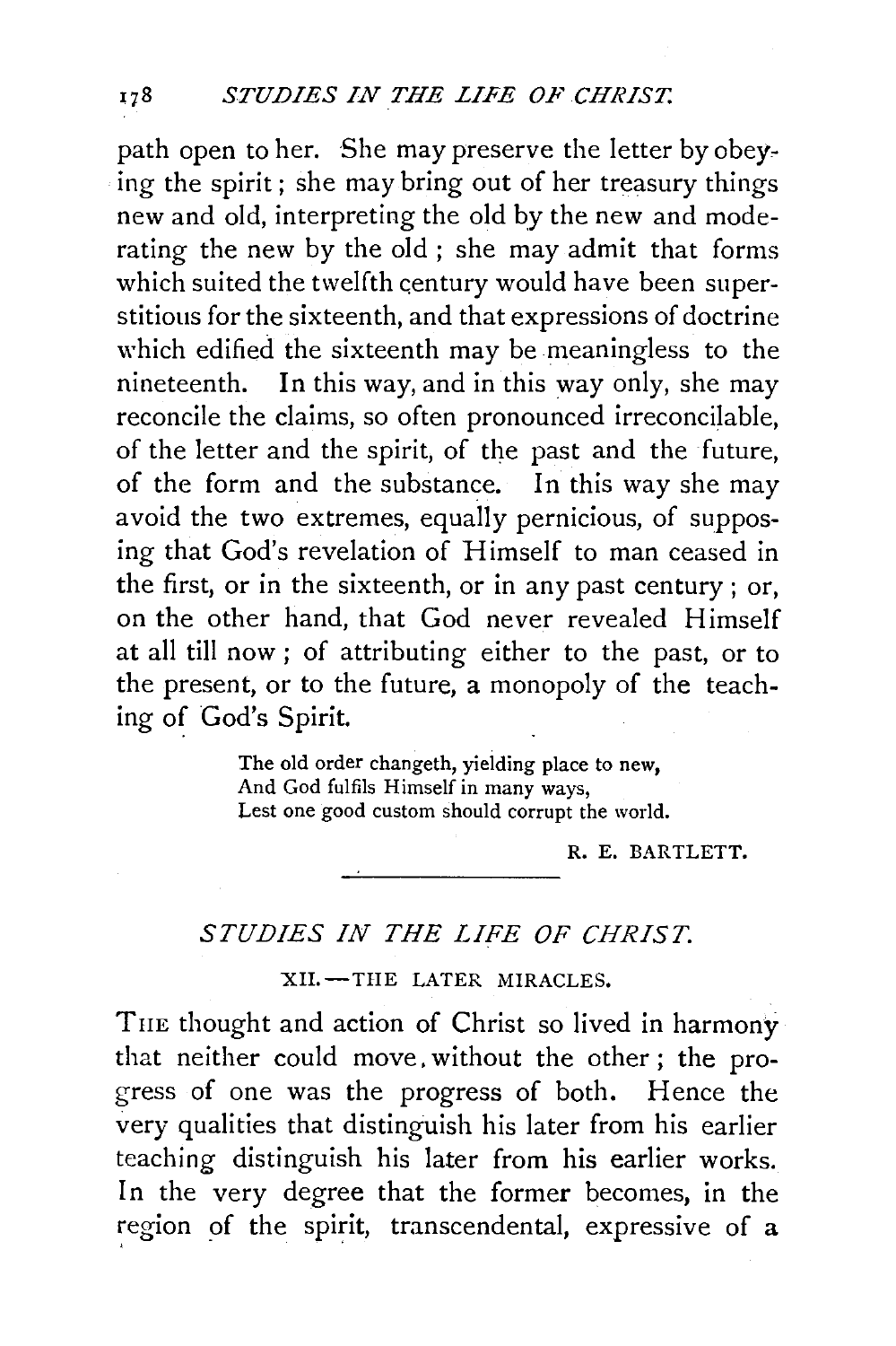higher consciousness and diviner claims, the latter become, in the region of nature, the more extraordinary, revelations of the Son of God that had been realized in the Son of man. We may name the earlier the less, the later the greater, miracles ; but we attach to these terms ideas almost the very opposite of those the Evangelists would have attached. We measure the greatness of a miracle by the degree in which it departs from the order of nature, but the Evangelists by the degree in which it manifested the nature and mind of Christ. To theni it was not the contra-natural that surprised, but the manifested Christ that satisfied. The action became Him, and in the becoming action the Actor shewed his essential character, declared his native and inherent qualities.

The Evangelists, then, did not look at the miracles through our ideas of nature, but through their own idea of Christ ; and only where their idea is accepted as reasonable can their history be regarded as veracious. Our physicists say, the same law that moulds a dewdrop rounds a world. The law that brings a stone to the earth binds the planets to their spheres. In the processes of nature there is no great and no little. Force is one, everywhere changing, everywhere conserved, its action illustrated and its strength expressed in the minutest as in the mightiest physical phenomena. As the physicists conceive force in nature, the Evangelists conceived energy in Christ. To the one as to the other, to create life was as easy as to ripen the grape or form the leaf. The subdued fever and the stilled storm, the healed paralytic and the revived Lazarus, were each equally possible to the power immanent in Christ; they were marvellous, not as depar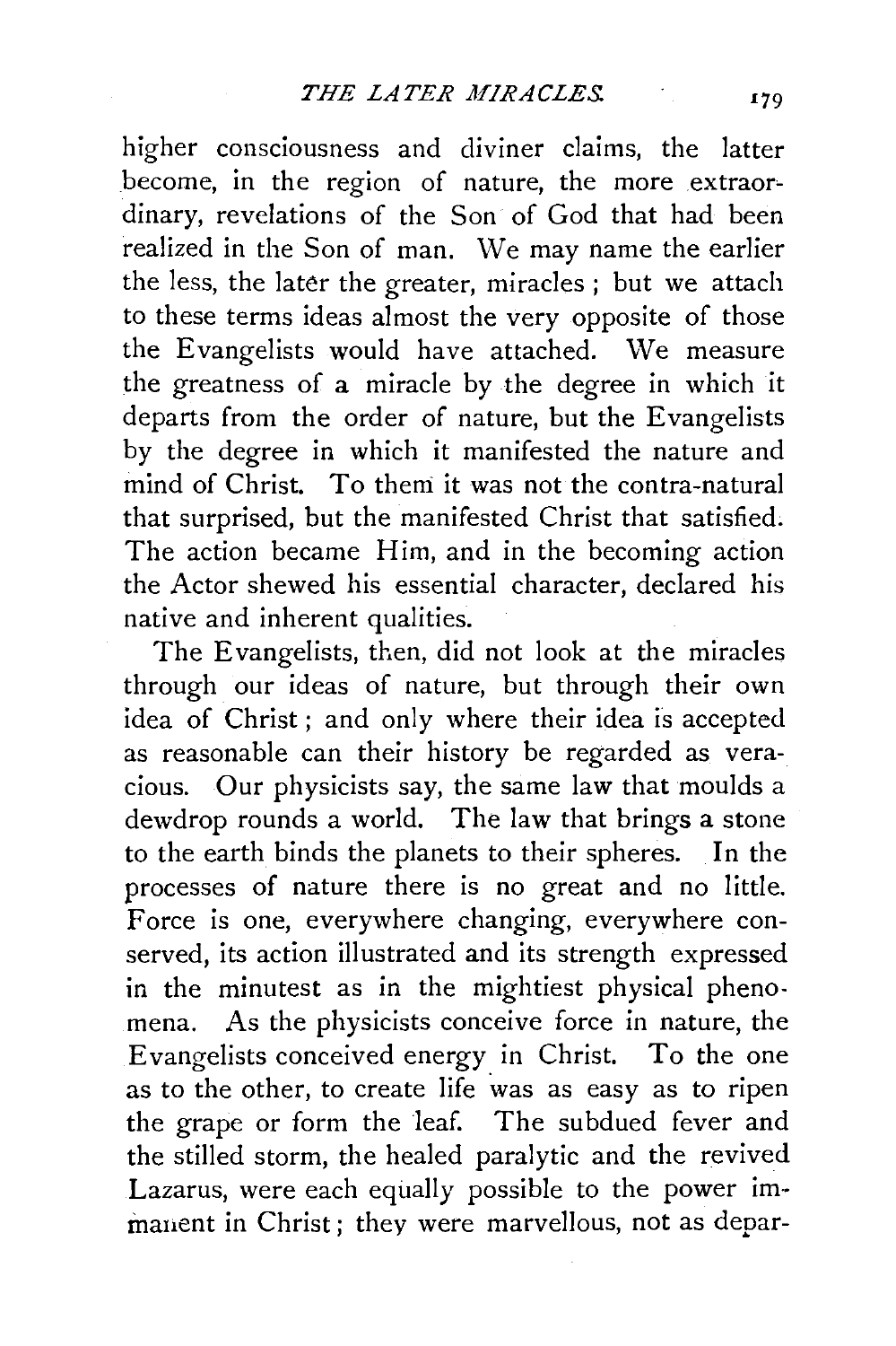tures from the order of nature, but as revelations of the nature He possessed. And so the Evangelical narratives are distinguished by a historical sobriety of form in marked contrast to their extraordinary contents, utterly unlike the humorous gravity, the conscious innocence of exaggeration or incongruity, that looks so naively out of our ancient nursery or mythical tales. Our Gospels, while they describe miracles, are, as it were, without the atmosphere of the miraculous, and narrate .events that they feel to be in fullest harmony with the wondrous Person they pourtray. Pascal said,<sup>1</sup> "Jesus Christ speaks the greatest things so simply, that it seems as if He had never thought upon them." That spontaneous unpremeditated speech was his glory, proof that his words reflected a consciousness which knew no struggle, that his being and truth were so transparent to Himself that his claims were but as fruits of nature, his words like fragrances flung into the air by his spirit as it blushed into perfect flower. And the simplicity which distinguishes the Master's speech marks the disciples' history; and for the same reason-each is conscious that the extraordinary and miraculous is to the Person concerned but the ordinary and normal. Their faith in Christ made them insensible to the impossibilities of the physicist, and the narratives reflect alike in matter and manner the faith of their authors.

But their way of looking at events through their idea of Christ gives to the Evangelists not only a fine simplicity and realism of narrative-the more remarkable that their history is simply the most extraordinary ever written or believed by man ; but also a fine consistency in their presentation of Jesus, a consistency

<sup>&</sup>lt;sup>1</sup> Pensies et Lettres, ii. 319 (Faugère).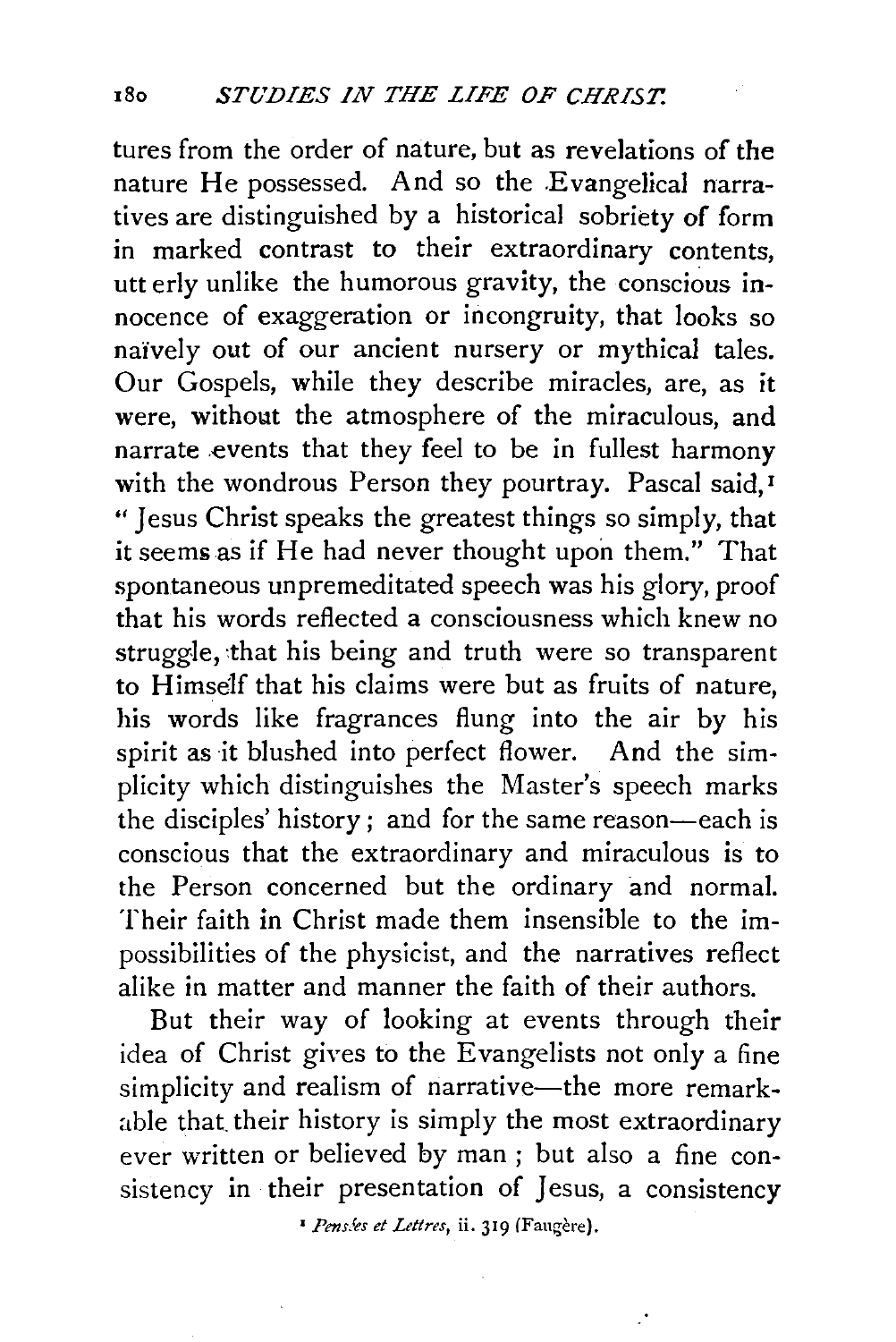the more striking and significant that it seems on their part unconscious and undesigned. His thought and action did not simply move in harmony; each seemed in its successive. phases but a transcript of the other. The more He asserts in his teaching his personal preeminence, the more do his acts seem to declare it. As his speech became more egoistic, therefore more theological, without becoming any less ethical, his acts became declarative of a personality transcendent alike as regards nature and man. The ethical import of parables like the Prodigal Son, the Rich Man and Lazarus, and the Good Samaritan, is as exalted and pure as that of the Sermon on the Mount; but the theological import of the former is greater, marked by deeper insight into the character and aims of God, into the spirit and destinies of man. The discourse to Nicodemus is much more elementary than the great Johannean discourses to the disciples, speaks less of the Son's essential relation to the Father, or his organic connection with man. There are no indications in it of truths like this: "I and the Father are one;" " He that hath seen me hath seen the Father: " or this, " I am the vine, ye are the branches : " or this, " If I go not away, the Comforter will not come unto you; but if I depart, I will send him unto you." I In the later teaching of Christ his Person is thus made to become explicative of God, redemptive of man, and creative of peaceful and happy relations between the two. And these changes are reflected in his acts. The miracle at Cana is concerned with the elements, as it were, of the world; but the miracle at Bethany with the most awful mysteries of life, the saddest and most

'John x. 30 ; xiv. 9; xv. I ; xvi. *7.*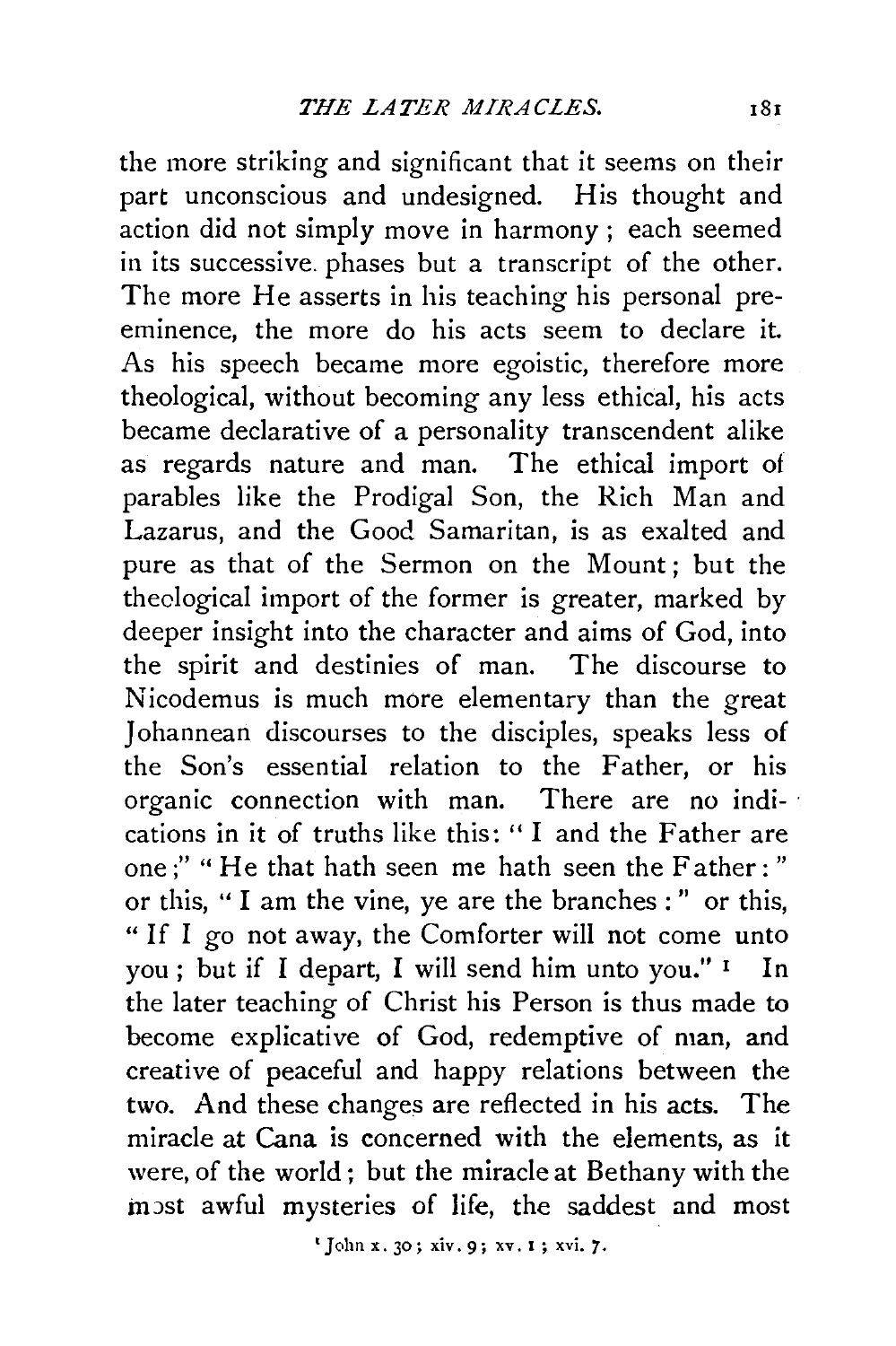sacred secrets of the spirit. While at first He is only one who can "heal the sick of divers diseases," later He is one whom "even the wind and sea obey."  $I$ While his first hearers were not so much astonished at Himself as at his doctrine, He appeared later to the men who knew Him best as one "transfigured, and his face did shine as the sun, and his raiment was white as the light."<sup>2</sup> The power He possessed seemed to grow by exercise ; his last was his greatest miracle, his greatest words were his last. No sayings so divinely become Christ as the sayings on the cross ; no act so finely illustrated his mind and mission as the raising of Lazarus. Action and speech were in lovely and significant harmony. He went to death from a victory over the grave. His right to lay down his life was proved by his power to raise from the dead ; the prayer for the men that crucified Him is explained by the quickening word that had changed death into life. And so in Christ doctrine and deed confirm each other : if by the one He predicted the death, by the other He explained the resurrection that was to be accomplished at Jerusalem.

These qualities of the Evangelical narratives as records of so-called miraculous events-so finely natural and immiraculous in tone, so finely consistent and harmonious, almost without consciousness or design, in their conception and literary presentation of Christsuggest a line of thought supplementary to one pursued in a former paper. 3 The miracles were then discussed in their relation to the Person of Christ ; now they are to be discussed in relation to the Evangelical

<sup>&#</sup>x27; Mark i. 24; iv. 41.  $2^2$  Luke iv. 32; Matt. vii. 28; xvii. 2. <sup>3</sup> "The Earlier Miracles," THE EXPOSITOR, vol. viii. 238, ff.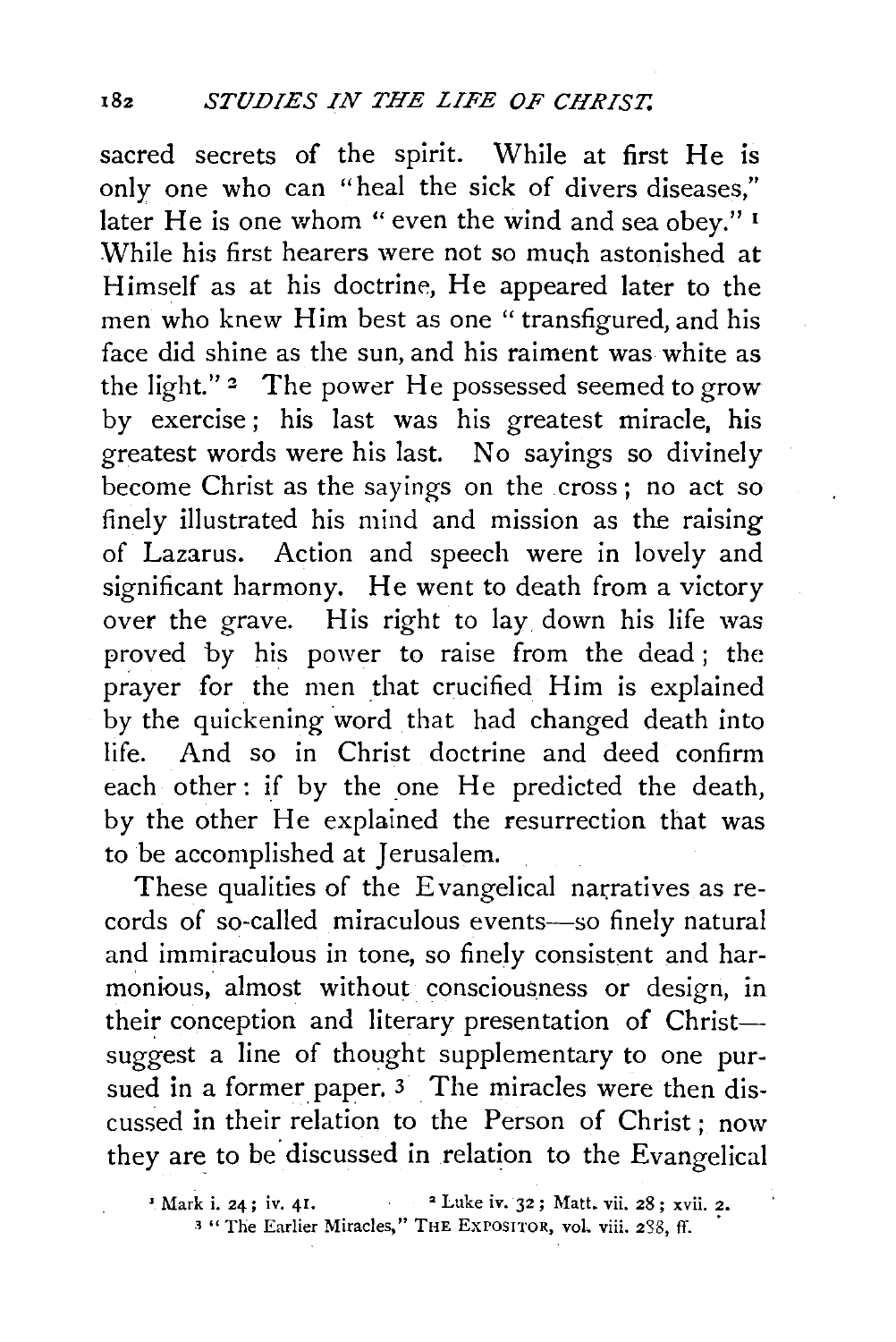history. The former discussion rose out of the earlier miracles, the first manifestations of the supernatural in Christ ; the present is directly concerned with the later miracles, the most extraordinary and least credible in nature. Yet these are the very events that the Evangelists relate so simply that it seems as if they thought nothing could be more natural than their occurrence, yet so subtly, that they are harmoniously woven into the very texture of the narrative, and essentially incorporated with its substance. And the qualities are indissolubly associated. It is because they conceive miracles as so natural to Christ, that they present them with an art so simple yet so perfect, so unconscious yet so complete.

Now, as our space is necessarily limited, the discussion cannot be allowed to range over the whole field, and so had better be confined to the very definite issues raised by a single typical case. The most typical case, fullest at once of critical difficulties and of the comfort that comes of the highest Christian truth, is the raising of Lazarus. It is the greatest of Christ's miracles : to know this is to know all. There is none harder to believe ; none that, believed, is so rich in meaning, so glorious in its assurance to faith and in its promise to hope. The truths embedded in it, and embalmed by it, are many and cardinal. It expresses with wonderful force the tender grace, the holy human sympathy, of Christ. His love for man is made eminently intense and personal by his love for Martha and Mary and Lazarus. His place in the home is made inmost and secure by faith in the gentle Presence that dwelt with the sisters of Bethany, a Presence that seems to consecrate the family, and make it the seat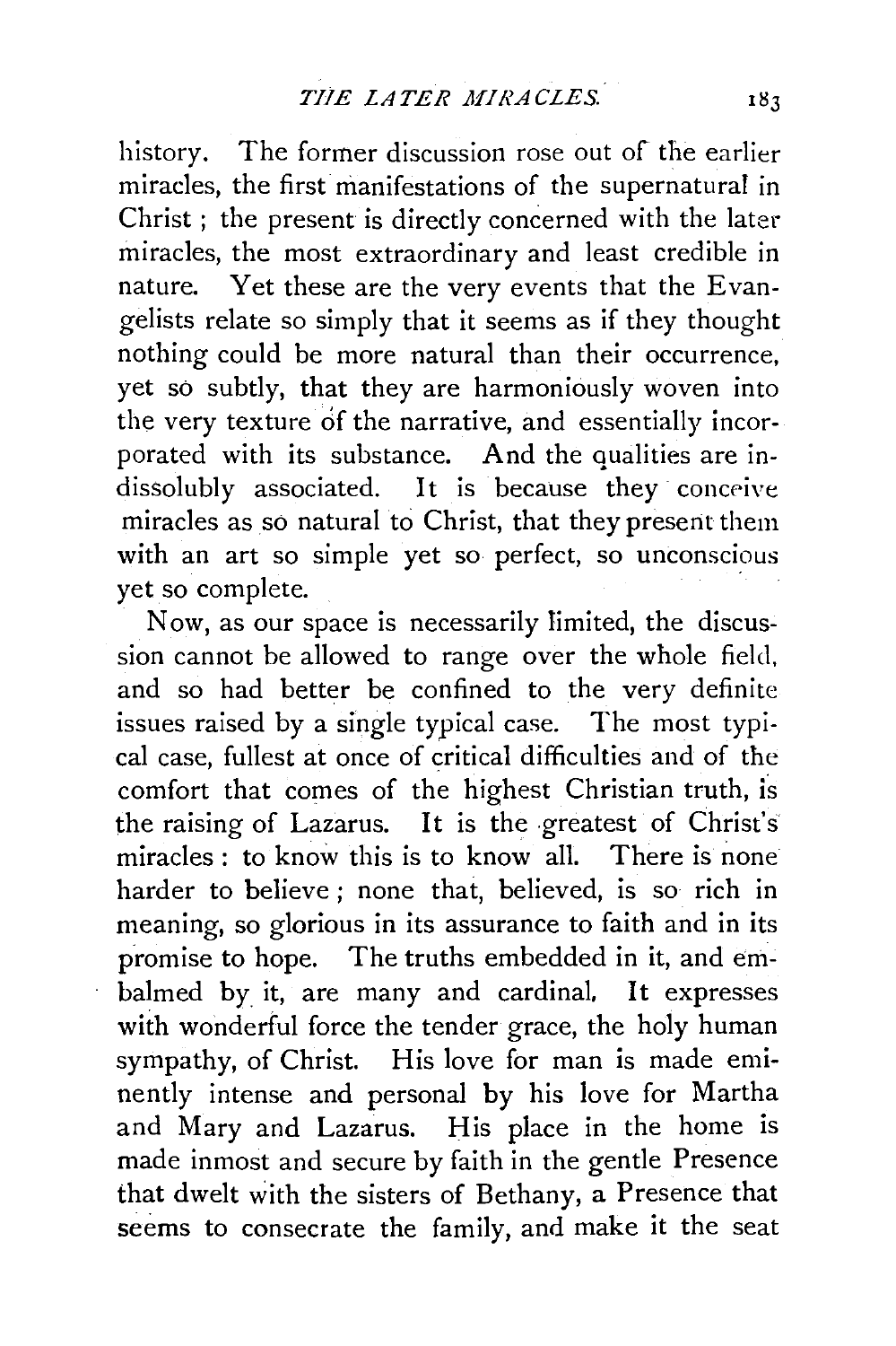and sanctuary of Divine influences. When, too, the soul sits dumb and desolate in " the shadow feared of man," peace and comfort come from the voice of Him who once spoke a dead friend into life ; or when sorrow has come to the spirit like a hot wind, which dries its moisture and burns up its fruits and flowers, banishing at once the rain of heaven and the dew of earth, then those tears Divine Manhood once wept at the grave of the man He loved fall on the. arid soil, and moisten it into soft humanity again. Then, too, Christian hope might wither and die, were it not for the words that, while they might as words of a friend cheer the sisters, nothing less than a miracle could verify or transmute into words of truth for the world. We love our dead; we love even their very dust. We love the memories that endear the past and the hopes that gladden the future ; making us, in the very moment when the longing born of love is mightiest, feel "the touch of the vanished hand," and hear " the sound of the voice that is still." And the faith which created these hopes owes in a large measure its being to the words spoken and the deed done at the grave of Lazarus. The words, " I am the resurrection and the life," have created the angel of hope that watches the sleep of the Christian dead, and makes it to the living radiant with peace and immortality. Were they to cease to be Christ's, should we not feel as if a stream of dismal paganism had been turned against our sun, and clothed it in clouds ? And if they stand alone, they as good as cease to be his ; the words without the miracle become but an impertinent or idle vaunt, a promise that all nature and all history have combined to deny and disappoint. Only lips that could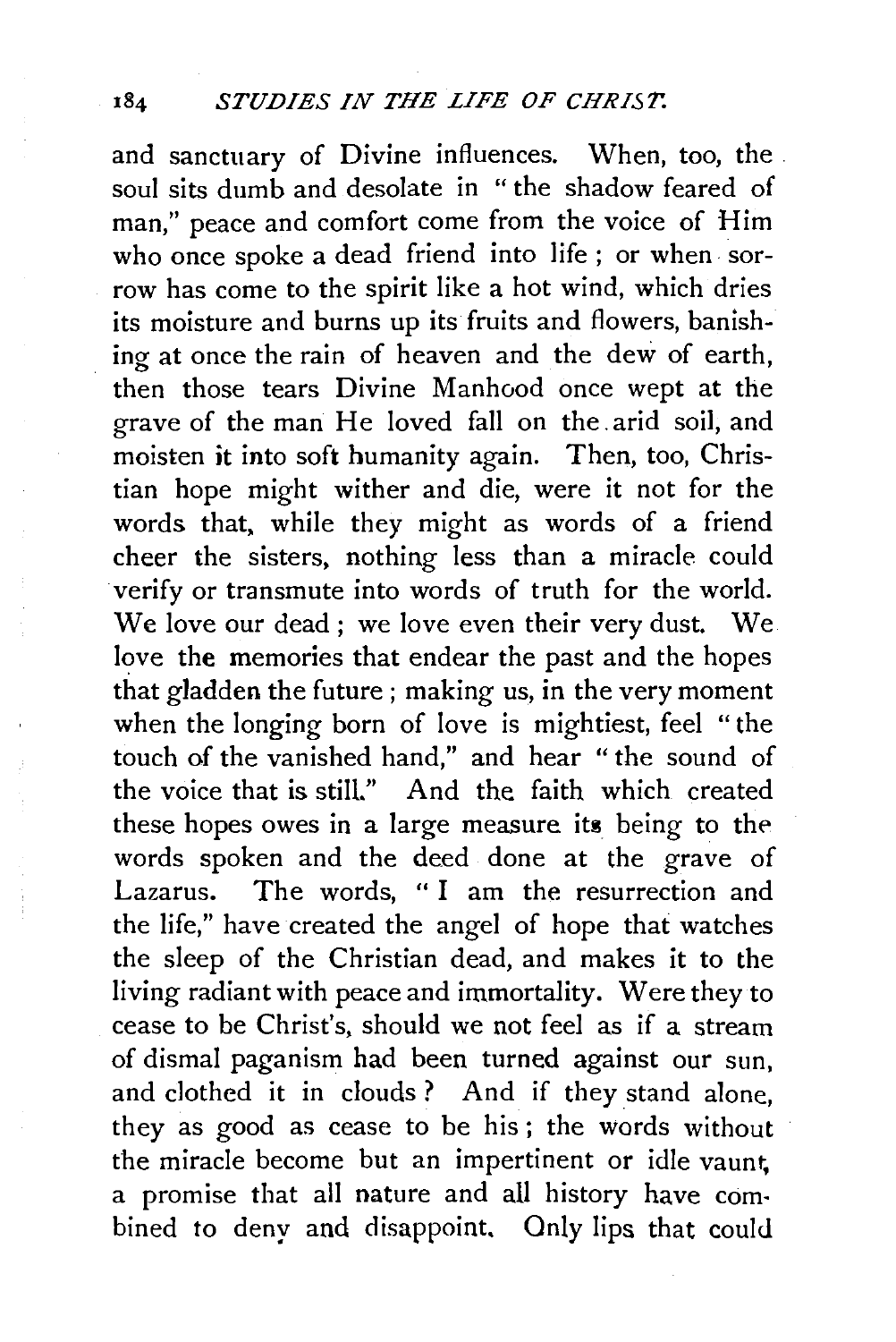speak creative words could say with truth, "Whosoever liveth and believeth in me shall never die."

But the very eminence of its spiritual significance makes the difficulties that beset it graver and weightier. What is finely reasonable as a symbolical narrative becomes, when studied as a sober historical record, amazing and incredible. A miracle of healing is comparatively explicable; it may result from the subtle co-operation of two imaginations and two wills: but a miracle like this is an act of creation, an event not only outside all experience, but contrary to it. Then, too, the evidence for it seems slender, altogether inadequate. It is peculiar to the Fourth Gospel; the Synoptists know nothing of it. On the supposition that it occurred, their silence seems inexplicable. It is exactly the sort of event they would have loved to describe : it exalts Christ and degrades his enemies ; it is the victorious proof of his claims and their infamy. It is most remarkable that three men, the nearest, too, to the time and place, should omit all mention of what is certainly Christ's most extraordinary achievement, whilst a fourth and more distant historian describes it in so full and realistic detail. When the matter is so stated, it does seem as if the difficulties must vanquish belief, and reasonable faith be pronounced impossible.

But, now, let us look at the matter from the side of the Evangelical history, especially with the view of discovering how it is affected by the denial of the miracle, whether it become more or less consistent and comprehensible, more or less coherent and credible. Let us see, then, how any of the several forms of denial compatible with historical criticism would affect the narrative that more directly concerns us. There is the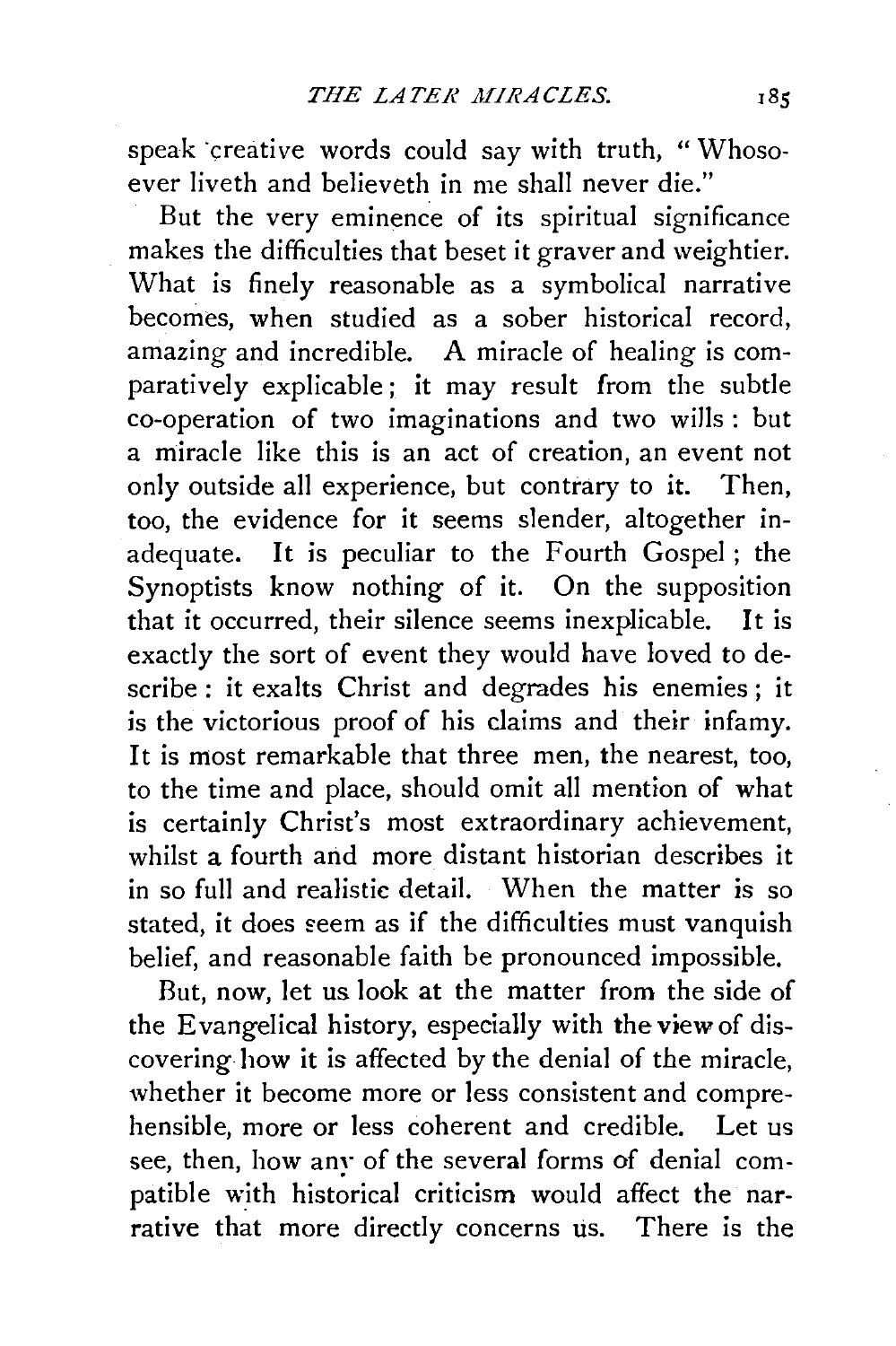theory favoured by the older Rationalism, that the\_ fancied miracle was due to a series of happy accidents and coincidences ; that the death had been apparent, not real ; that the cold atmosphere of the tomb and the piercing accents of a loved voice had combined to awake Lazarus from his deathlike sleep; that the agitation of Jesus was due to the appearance of the revived corpse, but, presence of mind overmastering fear, the summons, " Lazarus, come forth !" had as its result the emergence of the supposed dead man. This interpretation was intended, while denying the reality of the miracle, to preserve the historical truth of the narrative. But how did it succeed? The miracle is introduced by a history, which must be negatived if the natural explanation is to stand. Jesus said, " Our friend Lazarus is fallen asleep, but I go that I may awake him out of his sleep." $I$  And this clear preintimation of purpose and prophecy of the event are at once emphasized by the words, " Lazarus is dead ; and I am glad for your sakes that I was not there, to the intent ye may believe."<sup>2</sup> Then the words of Jesus to Martha are significant, "Thy brother shall rise again,"3 especially in the light of his answer at the grave to her remonstrance about the removal of the stone, " Saidst I not unto thee, that, if thou wouldest believe, thou shouldest see the glory of God ?"4 These sayings were immovable stones of stumbling to the theory that maintained the reality of the event, but denied the truth of the miracle, for the accident of the end could not explain the expressed design of the beginning. The historical truth of both was impossible, If the event was accidental, the sayings must be false; if the

 $\bullet$  John xi. 11.  $\bullet$  Ibid. xi. 14, 15.  $\bullet$  3 Ibid. xi. 23.  $\bullet$  Ibid. xi. 40.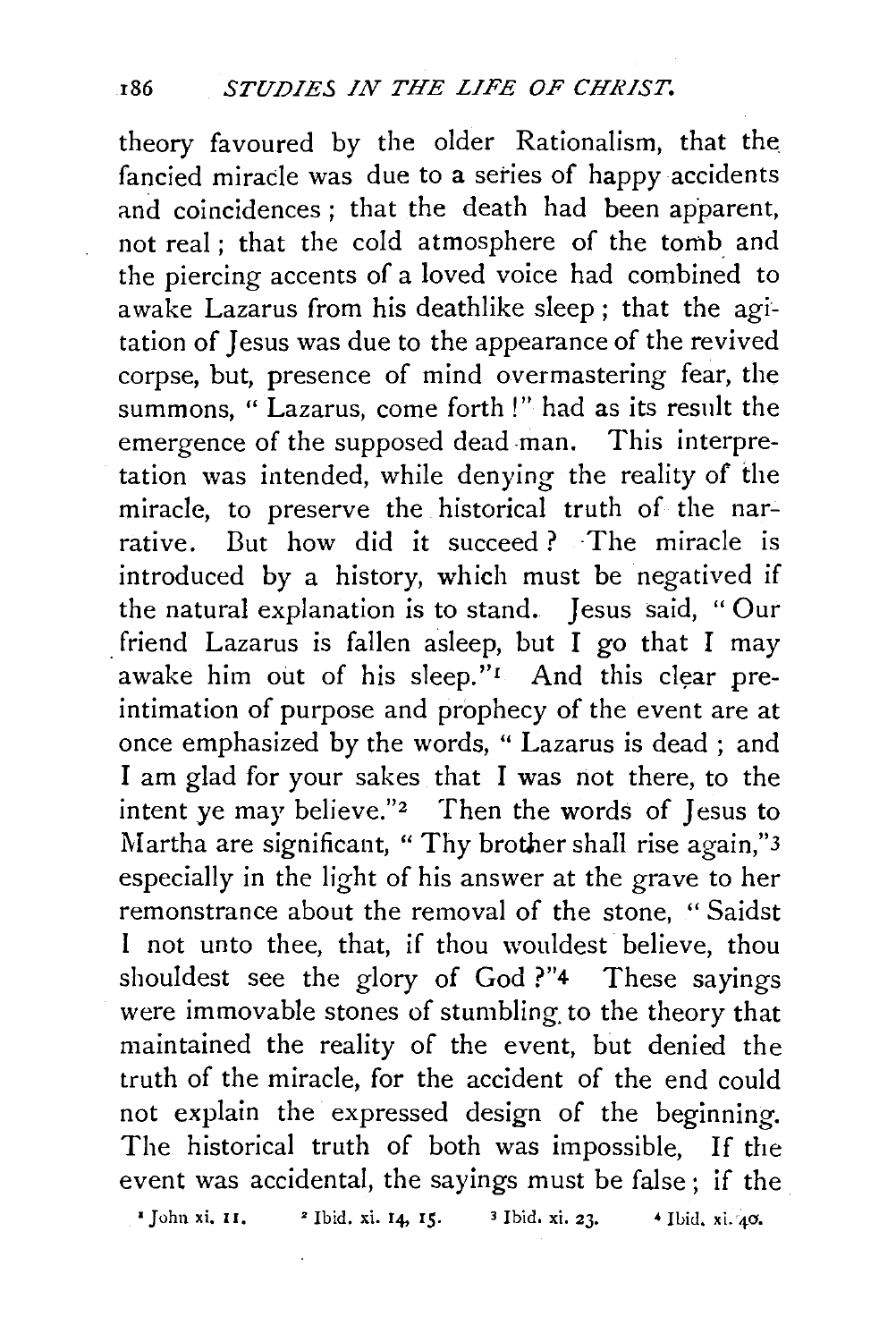sayings were true, the event could not be accidental. But the theory, granting as probable all its violent improbabilities, was even in more radical contradiction to the narrative. It failed to explain the conduct of Jesus. Why did He go to the grave? Why did He desire to see the buried Lazarus ? A dead body was a hateful thing to the Jew ; to touch it was to be defiled. If Jesus was above the prejudices of his own countrymen, He must still more have been above the morbid curiosity of ours. It would be hard to imagine anything more un-Christlike than the desire to see the wasted dead, or to look into an offensive "charnel cave." The criticism that must assume such a desire stands convicted of incapacity to understand the Person it would reach and pourtray.

Has the mythical theory, then, which was more merciless to Rationalism than even to orthodoxy, been more successful ? Strauss explained this and the similar Evangelical miracles as due to the early Christian imagination, unconsciously creative, clothing Jesus in the supernatural attributes and actions of Elijah and Elisha, the most wonderful of the Old Testament prophets.1 With the philosophical bases and critical assumptions of the mythical hypothesis we have here no concern, but only with the question whether the explanation it offered be compatible with this narrative in particular or the Evangelical history in general. The first thing that strikes us, as affecting both points, isit does seem strange that the finest creation of the mythical imagination, working under conditions essentjally Jewish, and with materials derived from the Old Testament, should be found in the Fourth Gospel. It

<sup>1</sup> *Leben 'fesu*, § 100.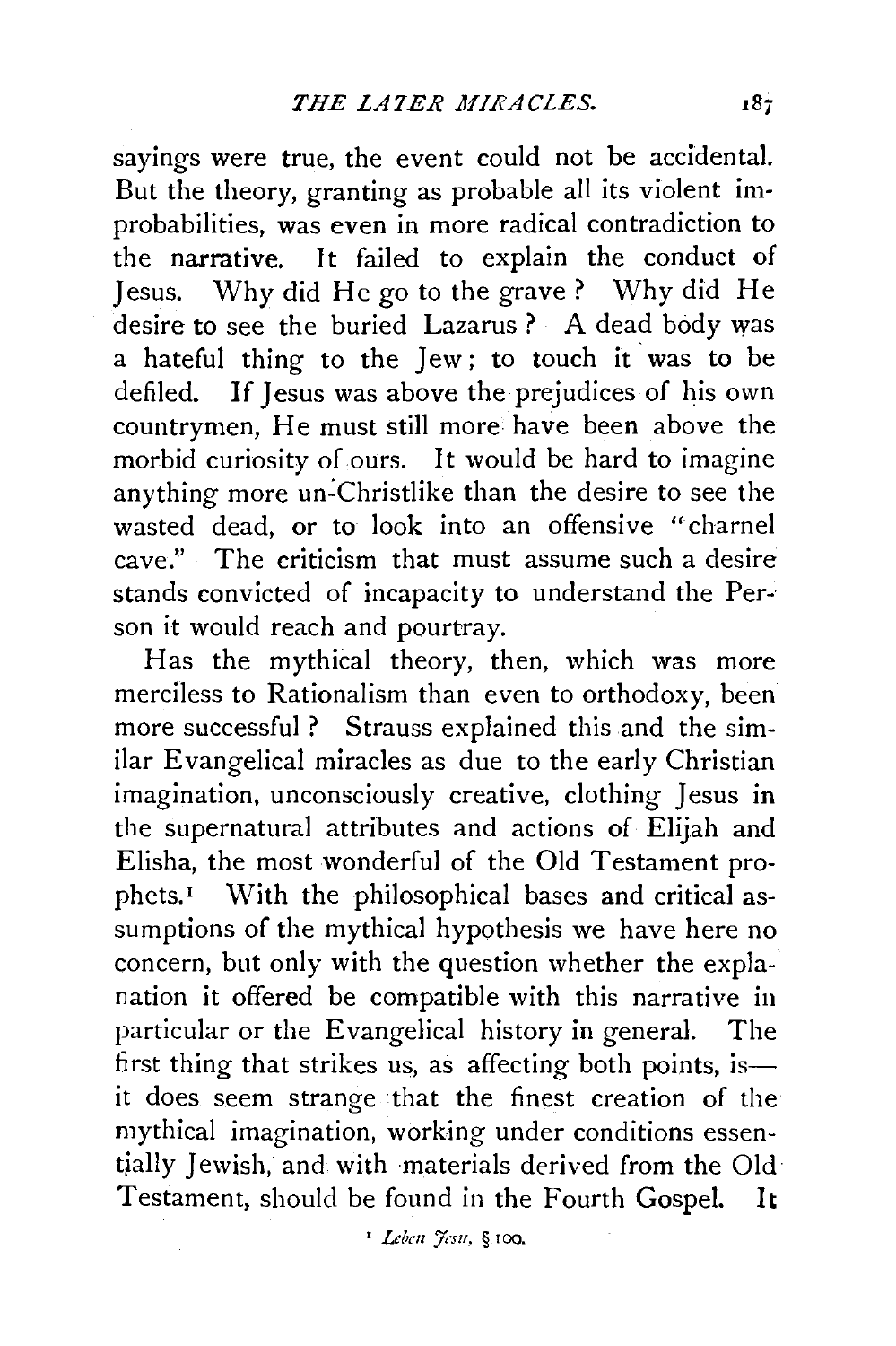is marked throughout by almost fierce Judaic antipathies, and its want of a Hebrew atmosphere and colouring has been held one of its most distinctive characteristics. But the purest and most original work of Hellenistic speculation does not seem the proper soil for the purest and most original product of the Judæo-Christian phantasy. The one position is the negation of the other. The theory would have required our narrative to appear in Matthew, and can only regard it as misplaced in John, without being able to give any reason why it has been so misplaced. Then the narrative is wonderfully sober, vivid, and truthful in feature and detail-far too much so to be the work of an unconsciously creative imagination, which, being essentially exaggerative, never sees its objects as they stand revealed by the clear light ·of nature to a clear and searching eye. If the central event is mythical, the incidents that surround it must shew the action, the tool - marks, as it were, of the mythical faculty. But do they ? The topographical accuracy is remarkable,<sup>1</sup> and still more so the minute and delicate way in which peculiarities of character are indicated,<sup>2</sup> the circumstantial and careful attention to unimportant yet most significant details relative to the persons, their relations, their history, their feelings, hopes, actions, as influenced now by custom and now by personal reasons, sorrow, concern, or love.3 This is not the way in which the mythical imagination goes to work : its creations are on a large scale, thrown off with a fine contempt for those delicacies of light and shade that in real life so subtly cross and blend. And

' John xi. 18. • Ibid. xi. 16, 20, 28, 29, 32. *Cf.* 21, 39· 3 !hid. xi. I, 2, *5,* 8, 19, 28-31, 33, 38.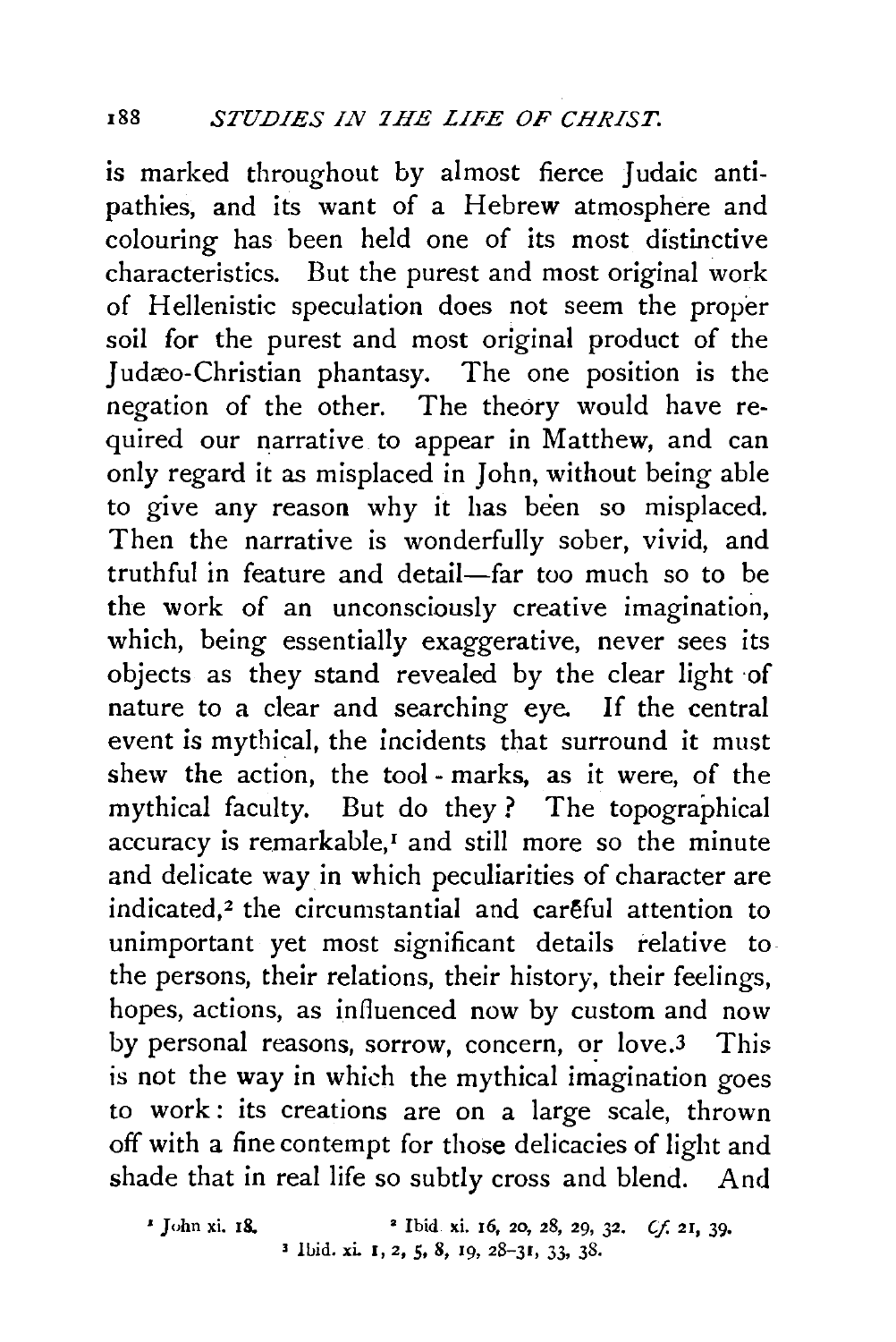when we analyze the narrative, we find it too full of tender and moving humanity to be a creation of the idea. "Now Jesus loved Martha, and her sister, and Lazarus."<sup>1</sup> The dropping out of Mary's name is a most significant touch, as if the stronger had absorbed the softer sister, or been to her a sort of mother or head. Then, their love to Christ is finely indicated in the message,<sup>2</sup> which expresses a trust that knows no hesitancy or fear. The conversation, too, of Jesus and his disciples is finely in keeping with their respective characters: they afraid to go into Judæa, He afraid only of the darkness, resolved to walk in the light, even though it should lead straight down into the valley of death. 3

But the most perfect scene is the successive interviews with the sisters. Each is true to her character as we know it from Luke.<sup>4</sup> Martha -strong, selfpossessed, not so absorbed in grief or in the formal comforts custom offered as to be blind or indifferent to what was going on around- is the first to hear that Jesus has come ; and, with a heart equally divided between love and care for the living and sorrow for the dead, she goes out to meet Him. Mary, contemplative, emotional, a genuine mystic, so filled with her great sorrow as to be passive in its hands, sits still in the house. Martha, erect, calm while regretful, goes with quiet thoughtfulness softly out to meet Him. Mary, broken and bowed down, is suddenly, when she hears Jesus has come, filled by a new emotion, and driven, as it were, by an irresistible impulse, "she rose up hastily, and went out," and on reaching Jesus, "fell down at his feet." The myth-making faculty does not

' John xi. S· • Ibid. xi. 3· *3* Ibid. xi. 8-10. *4* Luke x. 38·-42.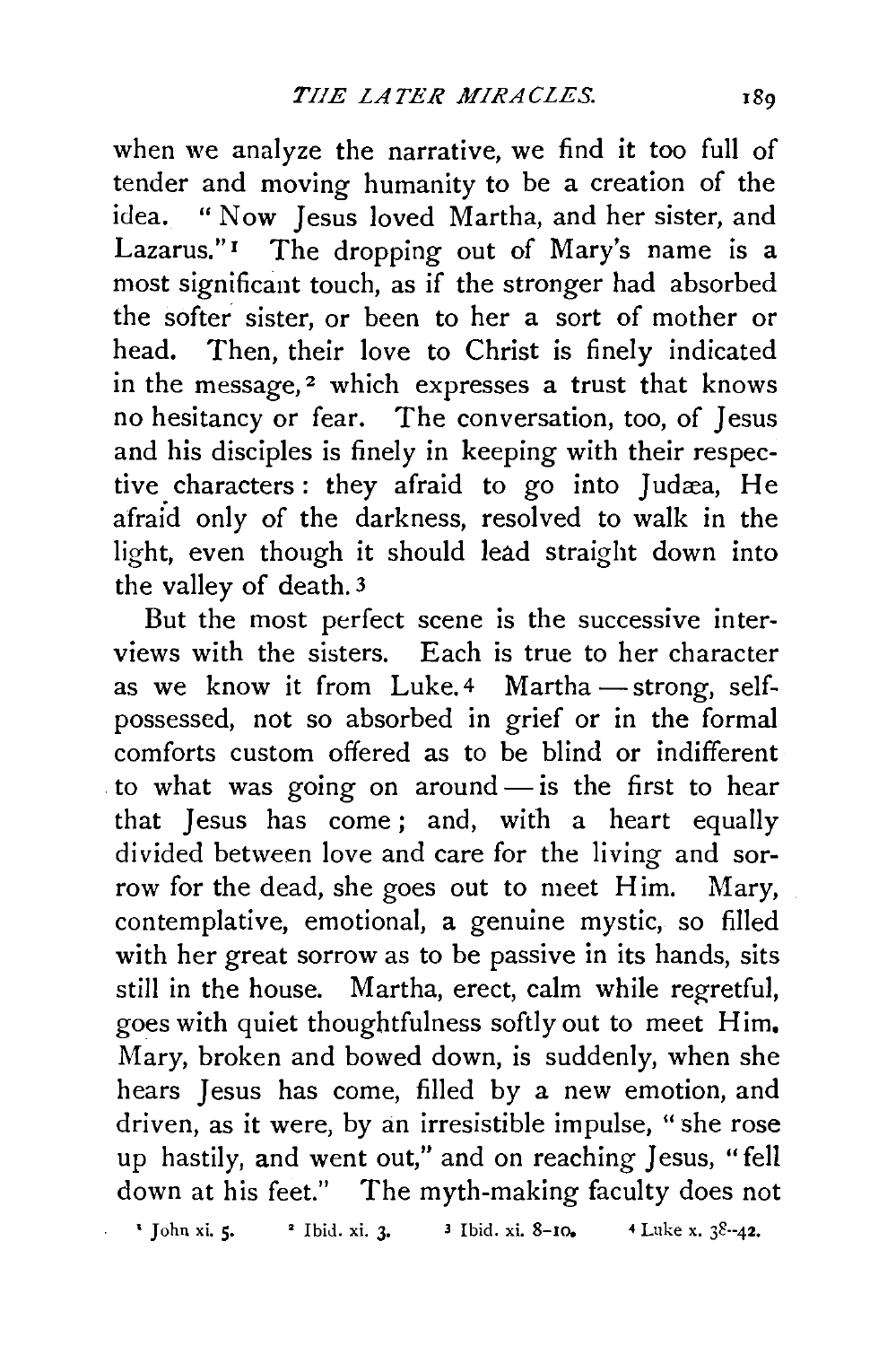work in this delicate, yet most gentle and human, way. It is possessed by the love of the miraculous, lives in the region of sensuous exaggeration, where the finer qualities of the spirit are lost, and only the vulgar marvels of the senses live and flourish. Here we have a true "sanctuary of sorrow," with all its sorrowful elements born of man, all its sacred and comforting influences born of God.

But if the mythical theory was too violent and improbable, too little historical, too purely *a priori*, what of the theory that succeeded and superseded it, the theory formulated by Baur, developed and applied by Zeller and Schwegler ? Baur thought the narrative was an artistic rearrangement of materials found in the Synoptists, especially Luke; its motive being determined by the dogmatic aim or purpose of the Gospel. It is, as it were, an acted parable, designed to illustrate the words, " I am the resurrection and the life." As Christ by healing the blind appeared as the Light of the world, so by raising the dead He appeared as its Life. The narrative was but a symbol or sensuous form for this truth. The materials used were borrowed from Luke, the widow's son of Nain, the scene between Martha and Mary, and the parable of the Rich Man and Lazarus, where the wish was so devoutly expressed that Lazarus might be raised from the dead, in order to instruct the living.<sup>1</sup> There was, indeed, no point that more finely exercised the ingenious critics of Tübingen than this, shewing how John had so skilfully manipulated a parable of Luke as to transform it into a history illustrative of the power of faith against the absolute unbelief of the Jews. But their

1 Luke vii. 12; x. 38-42; xvi. 19-31.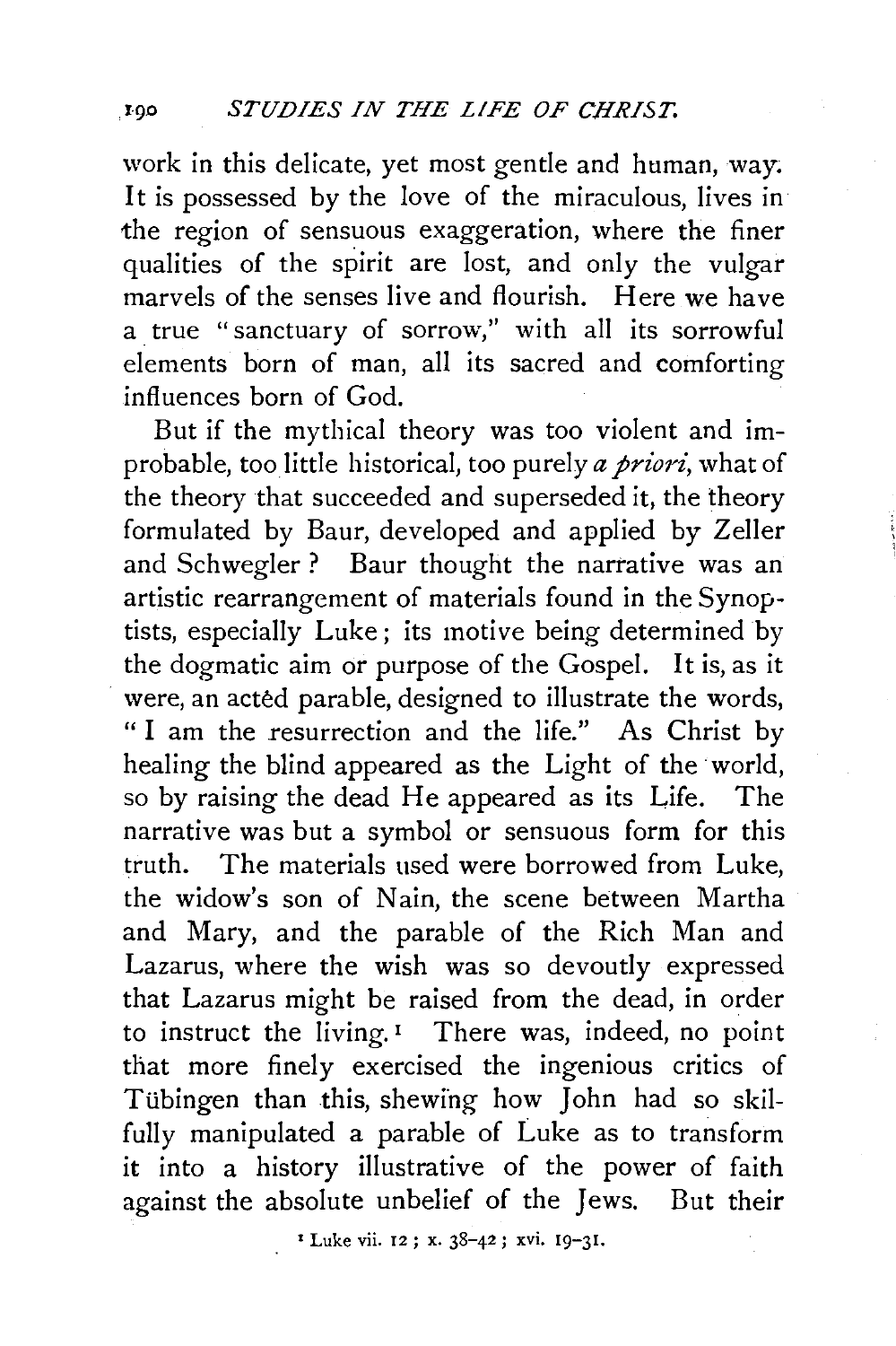endeavours mainly proved their own surpassing ingenuity. The parable and the history are alike in thiseach has a Lazarus, and in each he dies : in every other respect they are fundamentally different.<sup>1</sup> The parable shews how the rewards and penalties of the future redress the wrongs of the present ; but the history regards only the present, and has no eye for the future. In the parable the return from death is pronounced impossible; but the history brings Lazarus out from the very bosom of death. The parable strongly emphasizes the poverty of Lazarus ; but in the history he lives in comfort, if not in affluence. The moral of the parable is, "They will not be persuaded, though one rose from the dead;"<sup>2</sup> but the history says, " Many of the Jews who had seen the things Jesus did, believed on him." 3 The Tübingen derivation of the narrative from the parable was thus possible only by emphasizing two superficial resemblances, and forgetting many radical differences. If Baur declared that the Lazarus of the history presupposes the parable of Lazarus, Hengstenberg affirmed that the parable of Lazarus presupposes the Lazarus of history; and each had about equal authority for his dictum, uttered the conceit of a vagrant fancy, not the sober judgment of criticism.

The Tübingen criticism was, indeed, here as thoroughly unscientific as unsound. It was often curiously unfaithful to its own philosophical principlesinstead of regarding history as the manifestation and explication of the ideal, imagining that where the ideal began the real or historical ceased ; that where persons like Martha, Mary, and Lazarus were made to exhibit

<sup>*•*</sup> Hase, *Geschichte Jesu*, p. 513. *• Luke xvi.* 31. <sup>•</sup> John xi. 45.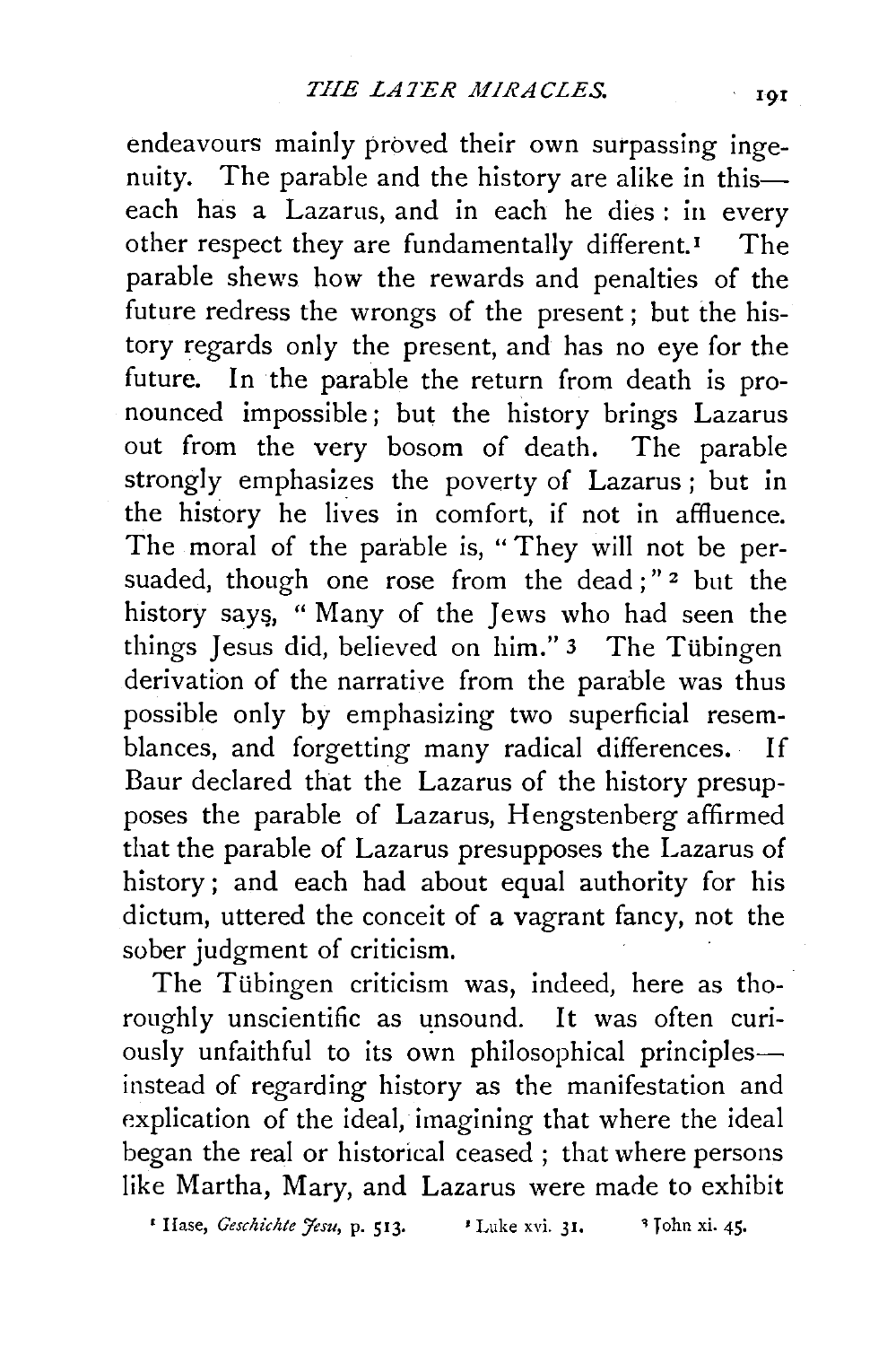or illustrate the power embodied in Christ, they could not really have lived. Yet when we find- the sisters mentioned in Luke reappearing in John, with their respective characters so subtly and perfectly preserved in new and most tragic relations, it is a proof, not of literary invention working with borrowed materials, but of historian supplementing historian, the two halves of a broken ring joining to form a whole.<sup> $I$ </sup> Then, too, if our narrative is to be interpreted as a conscious literary creation, meant to typify Christ, the incarnate Logos, as the Life victorious over death, how are sayings and acts that positively contradict this design to be explained? 2 He would be but a clumsy artist who allowed such incompatible elements to steal into his picture ; but a clumsy fiction is no fiction : it invites · the detection and exposure that are its death. As nature, John's art is here inimitable ; as art or invention, it is poor indeed.

But, now, we come to another and still more extraordinary explanation, without doubt the most unworthy ever proposed by a scholar and critic of reputation. M. Renan sees that an event little less marvellous than a miracle is needed to explain the enthusiasm of love and hate which at once glorified and embittered the death of Jesus. So he conjectures that 3 "something really happened at Bethany which was looked upon as a resurrection." In the heavy and impure atmosphere of Jerusalem the conscience of Jesus lost something of its original purity, and He was no longer either Himself or his own master. In the act which was desired the family of Bethany were led to take

<sup>&</sup>lt;sup>1</sup> Hase, *Geschichte Jesu*, p. 514. <sup>2</sup> John xi. 4, 33, 37, 41. *Vie de 7/stts,* chap. xxiii.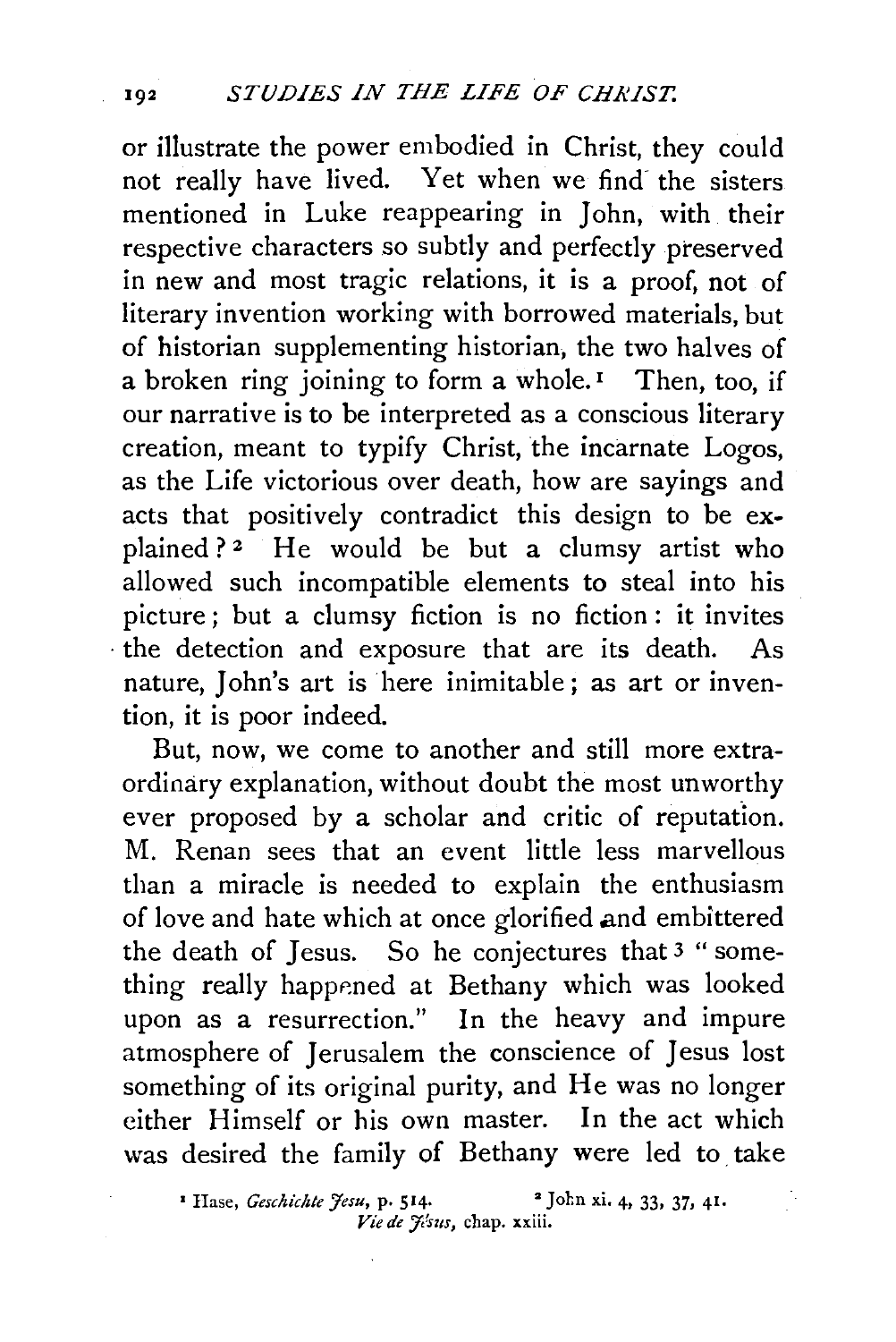part. "Faith knows no other law than the interest of that which it believes to be true." Obedient to this comprehensive principle, "Lazarus caused himself to be wrapped in bandages as if dead, and shut up in the tomb of his family;" and when Jesus came and ordered the stone to be removed, " Lazarus came forth in his bandages, his head covered with a winding-sheet." The old Rationalism was sanity to the new Romanticism. It implies a moral obtuseness one may wonder at but cannot reason with. Lack of insight into the character of Jesus and the motives that inspired the early Christian society may lead to strange results, but it can hardly be either cured or corrected by hostile argument.

The narrative, then, does not seem rationally interpretable on any theory that negatives the miracle. But it is one thing to say, These theories are false, and quite another thing to say, The miracle is true. This is a point that does not simply concern the interpreter; it concerns the historical critic as well. From his side we are confronted with two questions-one as to the silence of the Synoptists, another as to the silence of the witnesses at the trial. If a miracle so extraordinary had really been performed, could the Synoptists have passed it over in silence ? or could the trial, a few days later, of the Person who worked it have been conducted and concluded without any reference or allusion to what must have overborne and outweighed all oral testimony, however adverse? Are these two points capable of reasonable explanation ? or must they be allowed seriously to affect the authenticity and credibility of the narrative ?

Let us, as the most serious and significant, consider VOL. IX.  $I<sub>3</sub>$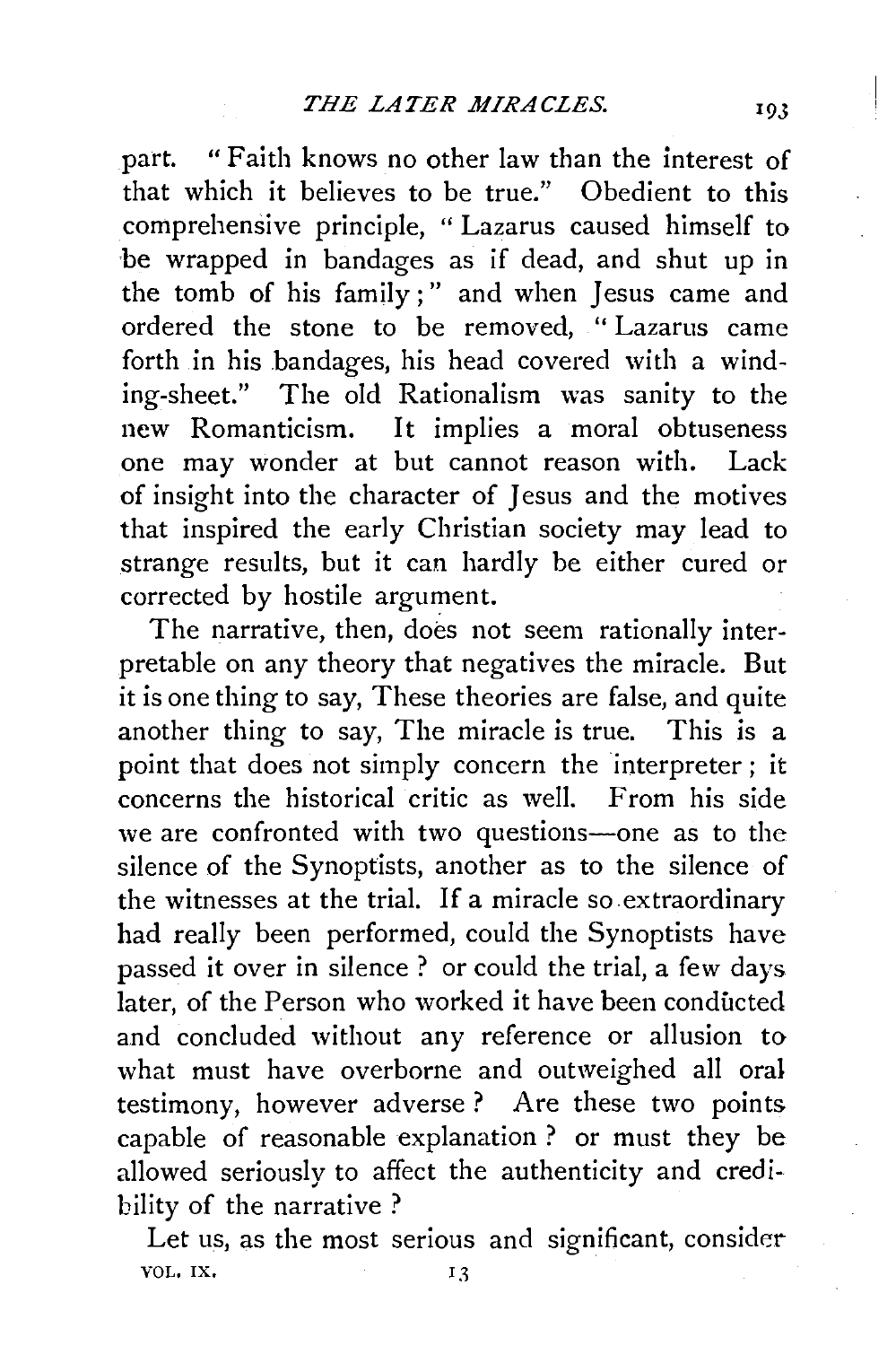first the silence of the Synoptists. And here it is necessary to observe that the silence is not peculiar to one narrative, does not affect it alone, but everything which John records as having been done and spoken in and about Jerusalem prior to the Passion. The difficulties connected with the silence must therefore be borne, not by our history alone, but by the Gospel as a whole; and, of course, the degree in which their pressure can be distributed over the whole is the measure of the relief given to each individual part. If the silence had been here, and nowhere else, it might have been ominous; but as it is, within the limits specified, general, it must be explicable through the essential character of the Fourth in contrast to the Synoptic Gospels, not through the pecuiiar nature of our special narrative. The Synoptists are, in a sense, not three, but one. They have a common source, and, it may be said, common materials. Then, their history is Galilean ; alike as to scope and contents it is defined by the kind of ministry there exercised. When they come to Jerusalem it is to tell the story of the Passion ; and, for them, its shadow is so deep that it eclipses and conceals all besides. The Galilean history is a unity, a circle which an incident like the miracle at Bethany would have broken. It is noteworthy that Luke's fragmentary notice of Martha and Mary says nothing as to their home, only that Jesus "entered into a certain village."<sup>1</sup> The incident could find a place in his history only as unlocalized. While their silence is thus not only explicable, but, in a sense, inevitable, it is significant that they make Bethany the home of Jesus while at Jerusalem,<sup>2</sup> and the point whence He starts on his triumphal entry.3 Certainly He must

> $'$  Luke x. 38.  $'$  Matt. xxi. 17; Mark xi. 11, 12.  $3$  I. xi.  $I-II$ ; Luke xix. 29, ff.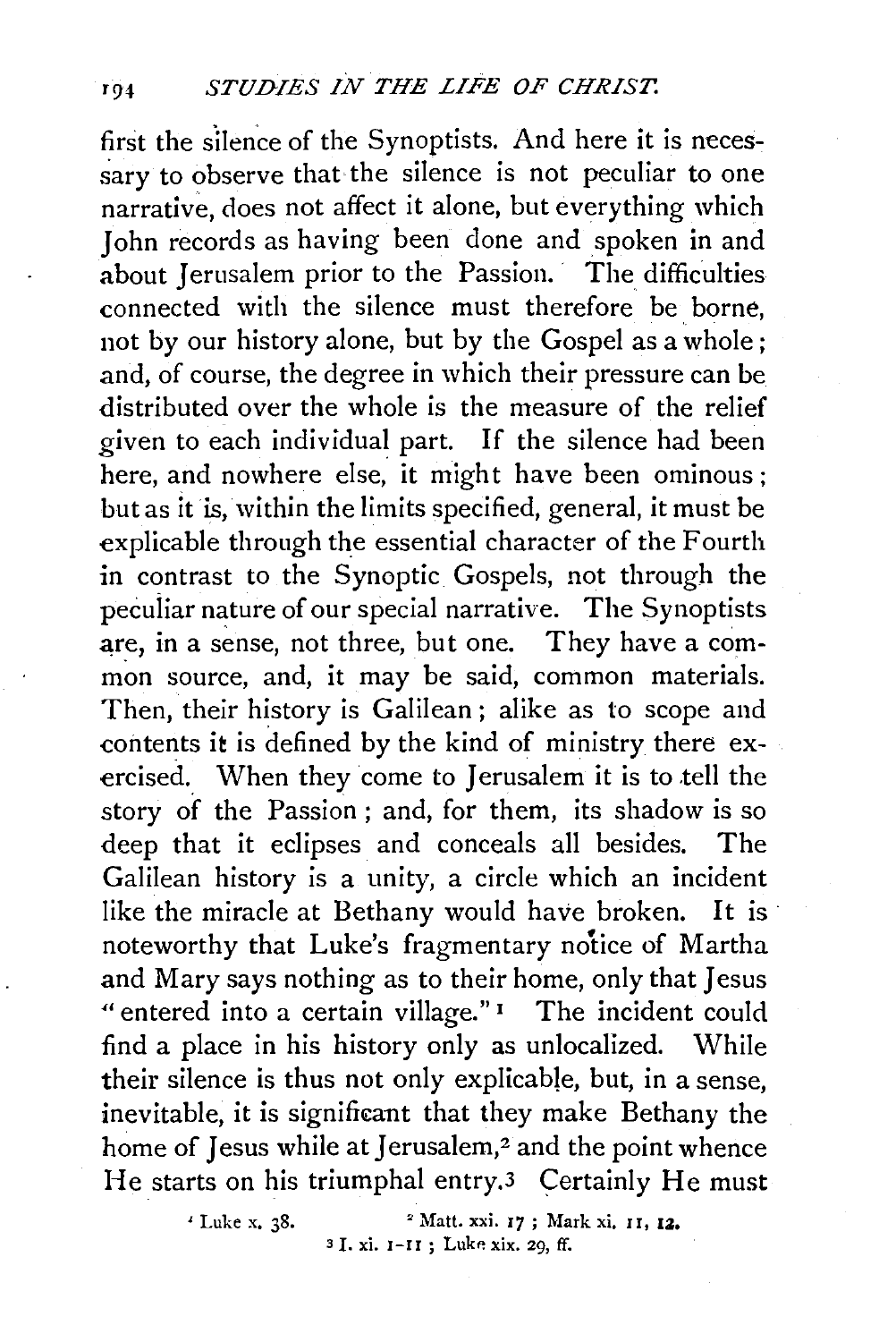have found there kind hearts; and there, *too,* the people must have found a cause of wonder and enthusiasm.

But the speech of the Fourth is as capable of explanation as the silence of the Synoptic Gospels. John is as much concerned with the Judæan as the Synoptists with the Galilean ministry, and for reasons that touch the essential character of his Gospel. His history is ideal, without ceasing to be historical. The idea that receives more sensuous expression in the New Jerusalem of the Apocalypse, receives subtler expression in the history that is so tragically localized in and round the Old Jerusalem, the city of the Jews, the enemies while the descendants of the ancient people of God. The city He had consecrated, but they depraved, was the appropriate scene of the last fell conflict between their guilt and his victorious grace. And John describes the various acts in the great drama, from the first ominous word to the tragic climax Without his Gospel the death of Christ would, even on its simply historical side, remain to us a riddle-a mere wanton and unprovoked crime. With his Gospel, we can see the hostile forces gathering, and mark their inevitable march. The Synoptists shew us the Master educating his disciples, founding his society, instituting his kingdom ; but John shews us Christ in conflict with the Jews-how He came to his own, but his own refused to receive Him -with the consequent struggle between his light and their darkness, culminating on their part in the Cross, on his in the Resurrection.

And the history is written to exhibit this tragic struggle in its several successive stages. The miracles are so presented as at once to define and deepen it, as to shew their influence on the progress of the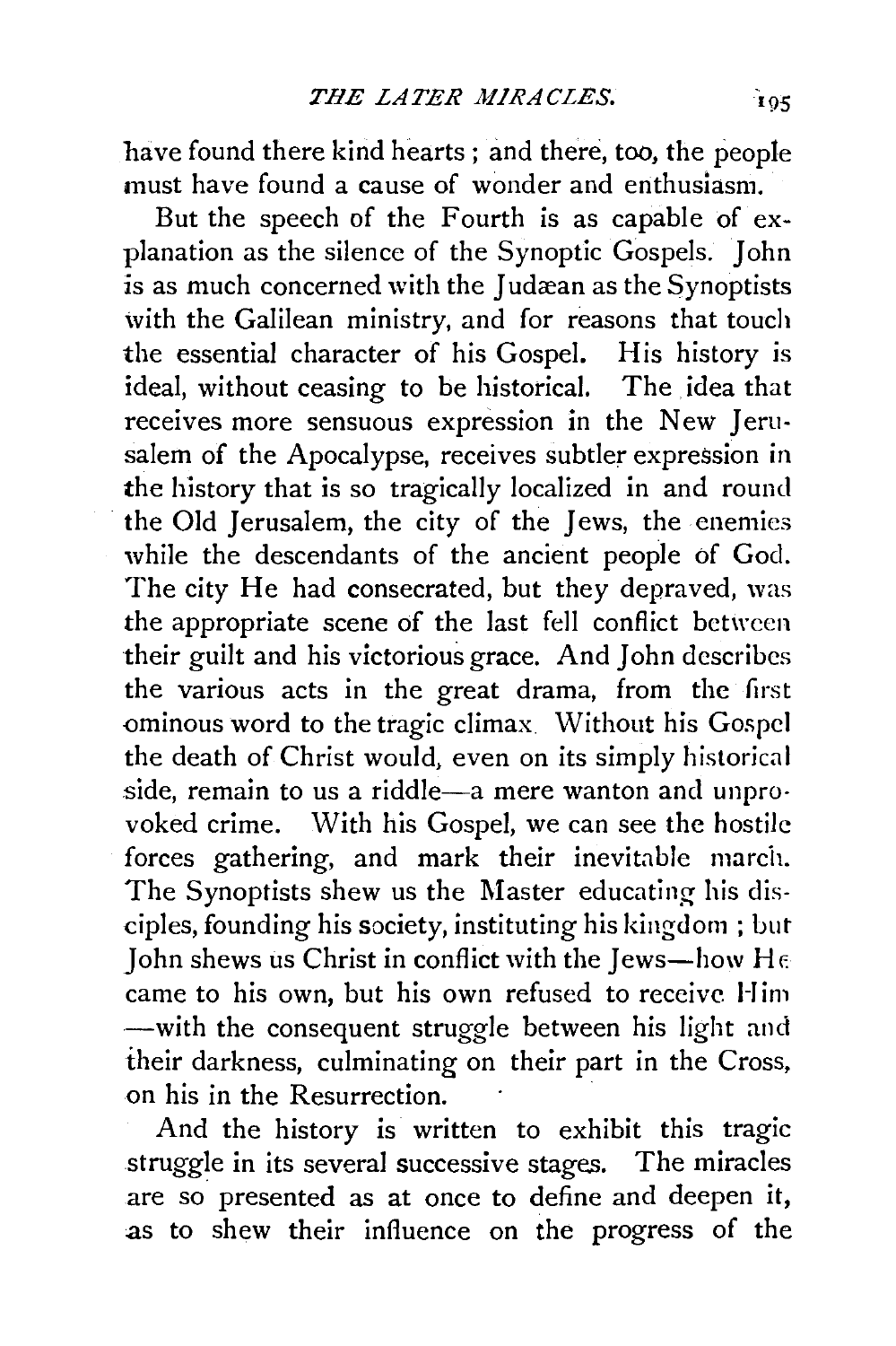dread story. The earliest miracles excite a wonder that almost becomes faith.<sup>1</sup> For a moment belief and unbelief seem alike possible ; but the moment is of the briefest, only one " man of the Pharisees " seeking Jesus, the others holding aloof in disdainful neglect. · The miracle at the pool of Bethesda shews the neglect developed into hostility ; the Jews "persecute" Jesus, and "seek to slay him."<sup>2</sup> The cure of the man born blind deepens the exasperation ; Healer and healed are alike hated, and the "disciples " of Moses ominously pronounce " this man a sinner." 3 The raising of Lazarus forms the tragic climax: what most manifests Christ's power most provokes the Jews' anger ; the very event that best proves his Divine energy ripens their guilty purpose.4 The miracle forces the persons in the divine drama to declare themselves, and face each other as absolute foes -so manifests the divinity in Christ as to compel the Jews either into submission or into fatal collision. The Nemesis that follows the guilty choice drives them on the latter: the Man is to die really on account of the miracle, or, rather, what it signified as to Him and threatened as to them, but ostensibly "for the people"  $\rightarrow$ *i.e.*, his death is necessary to the maintenance of their religious ascendency, but is to be demanded for political reasons. Our narrative is thus an integral part of the tragedy unfolded in the Fourth Gospel-is indeed at once a culminating and a turning point-the point where the hostility of the past culminates, and where the crime of the Cross begins. The speech of John was thus as inevitable as the silence of the Synoptists is explicable.

> <sup>2</sup> John ii. 23; iii. 2. <sup>2</sup> Ibid. v. 16.<br><sup>3</sup> Ibid. ix. 16, 24, 28, 29, 34. <sup>2</sup> Ibid. xi. 47-53.  $3$  Ibid. ix. 16, 24, 28, 29, 34.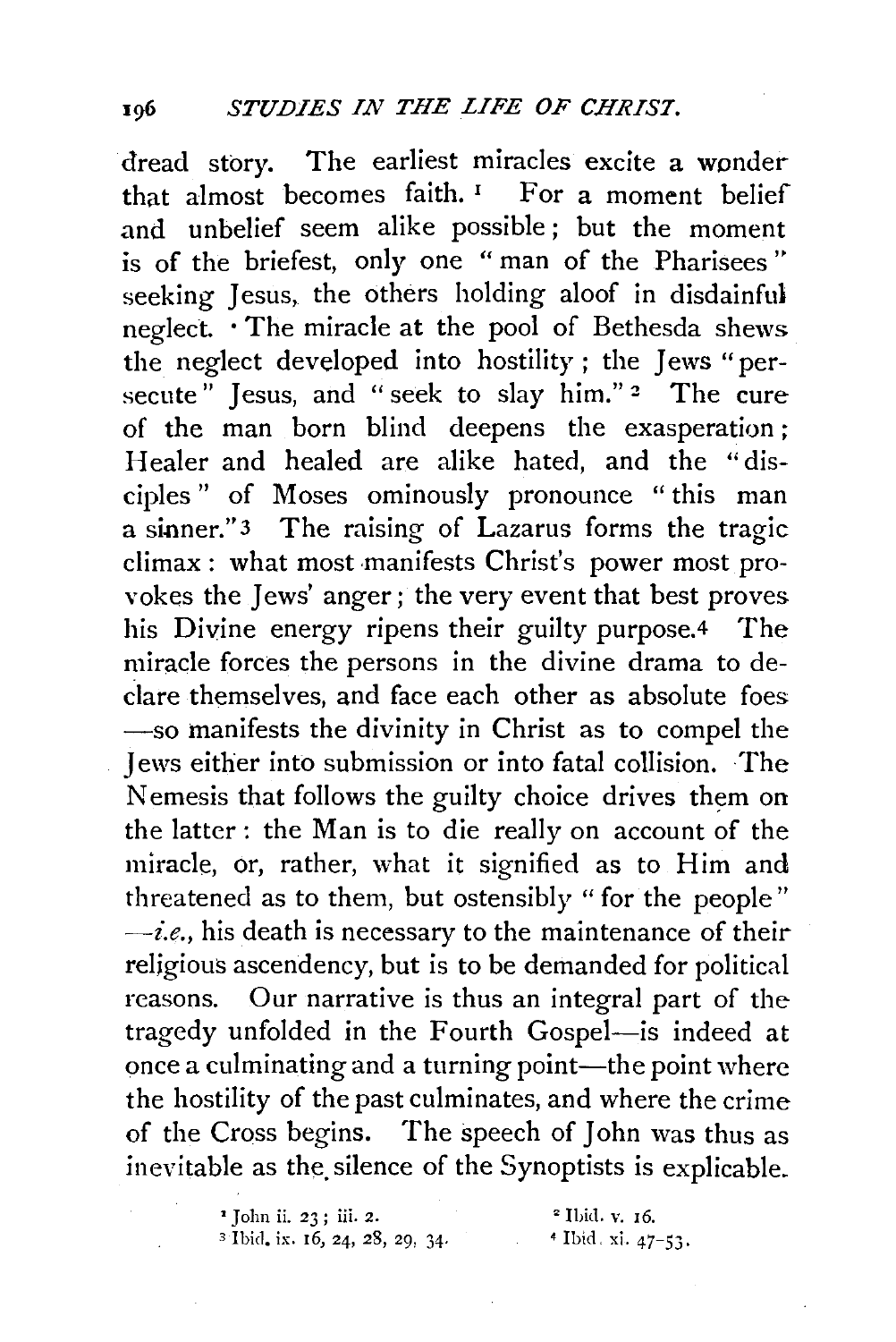Without the miracle his history had wanted its key; with it their history had wanted its unity-the unity it owed to its moving within the limits of the Galilean ministry, the geographical term denoting also a distinct intellectual, moral, and social sphere.

Our discussion of the first question, the silence of the Synoptists over against the speech of John, has brought us to the point from which we can best approach the second question, the silence of the witnesses at the trial. The reason is obvious ; John subtly makes Caiaphas indicate it.<sup> $1$ </sup> Jesus is to be a religious victim ·disguised as a political offender. Rome, tolerant to the religions of her subject peoples, would not judge in matters of faith.<sup>2</sup> To charge Jesus with an offence .against Moses had simply been to release Him; their -one chance was to convict Him of a political crime. To this point their energies were directed ; so their charge was, "We found this person perverting the nation, and forbidding to give tribute to Cæsar, saying that he himself is Christ the king." 3 The Synoptists and John are here thoroughly agreed. The priests and rulers translated the Hebrew theocratic into the Roman political idea, and urged the death of Jesus because He had claimed to be "the King of the Jews," which they denied, confessing that they had no king but Cæsar.4 But John alone shews us the framing of the charge and the reasons for it-the craft that made the least political of teachers a sacrifice by clothing Him in the sins of the most tumultuous and rebellious of peoples ; ·"It is expedient for us thatone man should die for the

 $\frac{1}{2}$  John xi. 49, 50.  $\frac{2}{5}$  Acts xviii. 15.  $\frac{3}{5}$  Luke xxiii. 2. 4 Matt. xx¥ii. II, 29, 37; Mark xv. 2, 12, 26; Luke xxiii. 38; John xviii. 33, .35, 37; xix. 12, 14, IS•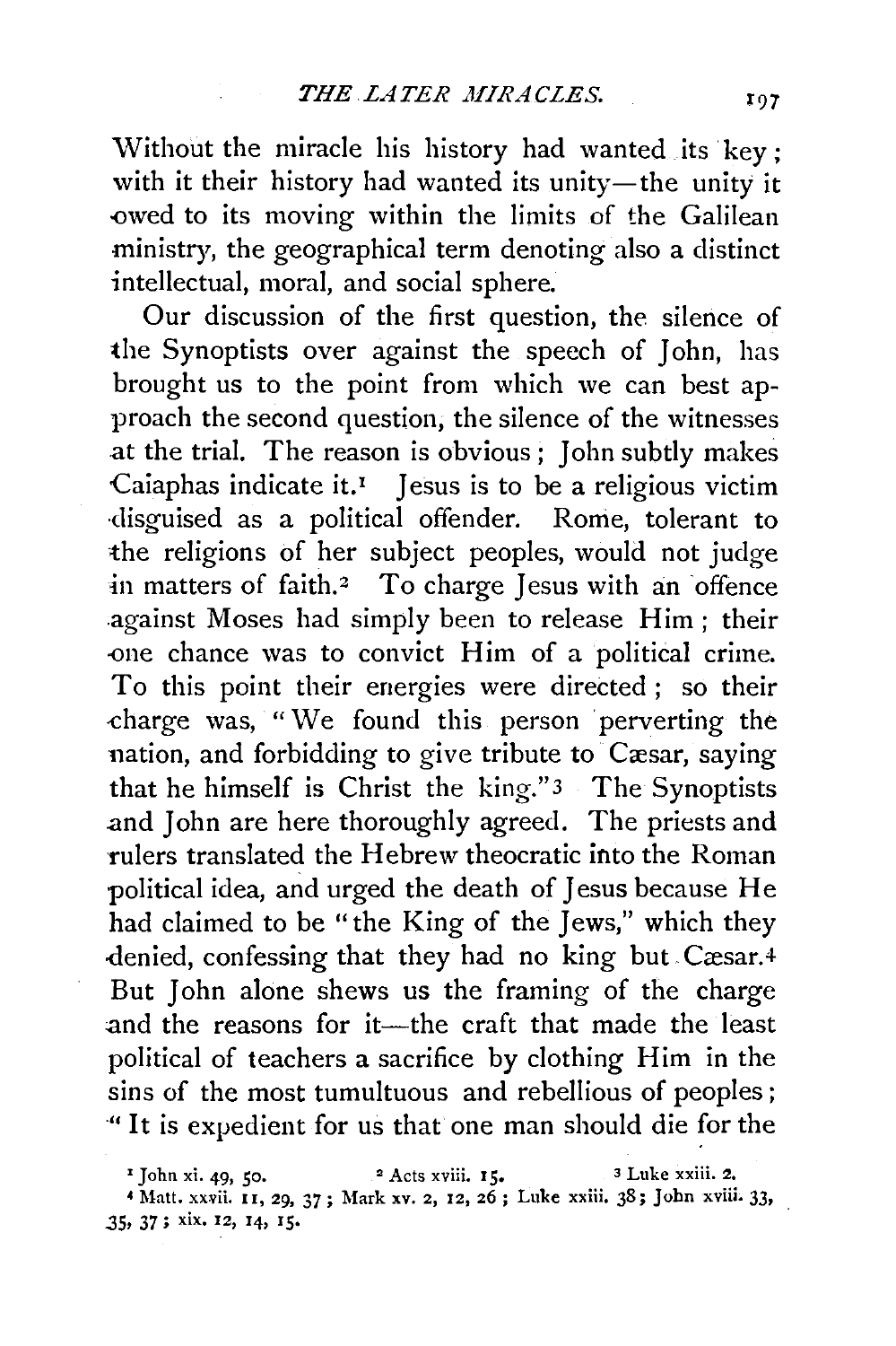people, and that the whole nation perish not." But this scheme required a carefully arranged trial, with<br>well-selected witnesses. They must be theirs, not They must be theirs, not Christ's-speaking not to what He was, but to what He was needed to be. So there could only be suppression of whatever could make for his divine mission and character, and bold suggestion of whatever could make out political speech and designs.

But it is not enough to shew that objections urged against the truth of our narrative turn into evidences and claims on its behalf; we must also shew that it is necessary to the subsequent Evangelical history. As it grew out of what preceded, what succeeds grows out of it. This is a point which M. Renan has well perceived. He says, " If we reject this event as imaginary, all the edifice of the last week in the life of Jesus, to which our Gospel gives so much solidity, crumbles at one blow." This is all the more serious that the Fourth Gospel from this point "contains an amount of minute information infinitely superior to that of the Synoptists."1 But the relation our narrative bears to the Johannean history is less significant than its relation to the Synoptical. One side of this relation has been seen  $-$  that touching the trial; now we may note another. The triumphal entry is a very remarkable. and, as it stands in the Synoptists, an unexplained incident. The enthusiasm of the people seems to be without any real or adequate cause. The wonder that :Jesus had at first awakened had long since died, and He had been living sadly with "his own" under the shadow of the Cross. Why this sudden outburst of an admiration and enthusiasm that mocked even the joyous.

<sup>1</sup> *Fic de Jésus*, p. 514.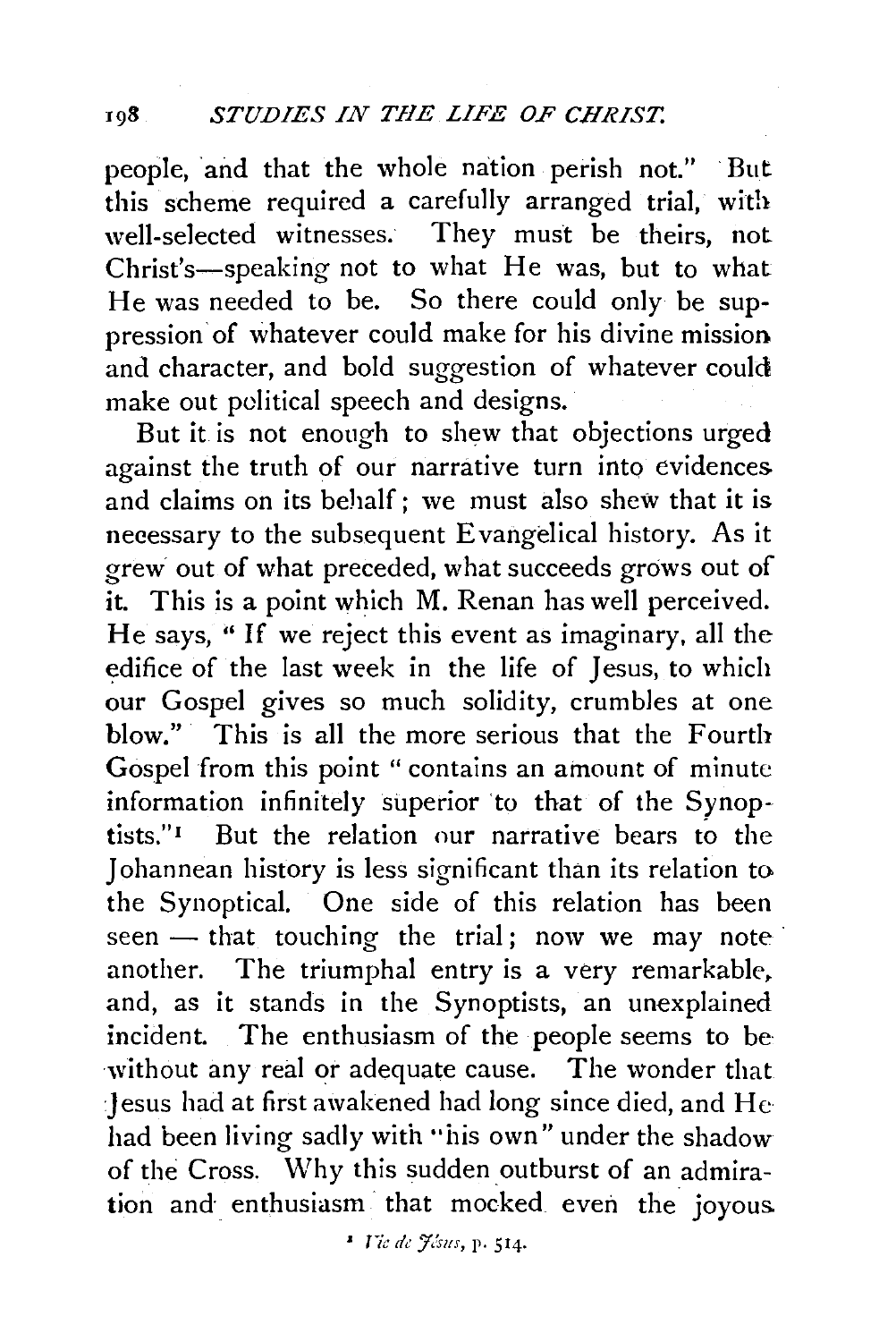homage of his early ministry ? Why did the people in these last dark days do as they had never done in his first bright ones-hail Him as the Messiah, the King coming in the name of the Lord? In seeking an answer, we must note the point from which Jesus approaches the city, Bethany. In Bethany He finds a home; his fame seems associated with it. As He comes from it towards Jerusalem, the multitude flows out to meet Him, breaking, as it sweeps round his little band, into the glad shout, " Blessed be the King that cometh in the name of the Lord : peace in heaven, and glory in the highest !" $\blacksquare$  The event that explained the anger and guilty resolution of the priests will also explain the enthusiasm of the people—will explain, too, their sudden recoil into the fierce and pitiless passion which demanded the Cross and mocked the Crucified. Disappointed enthusiasm is dangerously akin to furious hate. The greater the act that kindled the enthusiasm, the harder it is to satisfy its demands. The men who had been stirred to admiration by a miracle would be certain to crave miracle, and the craving ungratified would leave them, first suspicious, then discontented, then angry. Where enthusiasm was for the power rather than the person of Christ, his behaviour in Jerusalem could only disappoint and provoke. When the men who had hailed Him as Christ the King saw that He did no miracle, but quietly submitted to indignities, capture. mockery, they felt like men who had been deceived into acts of undeserved honour, and, turning against Him revengeful, they broke into the cry, "Crucify him, crucify him!" Thus our miracle explains the enthusiasm at once of their homage and their hate,

 $^1$  Luke xix. 38.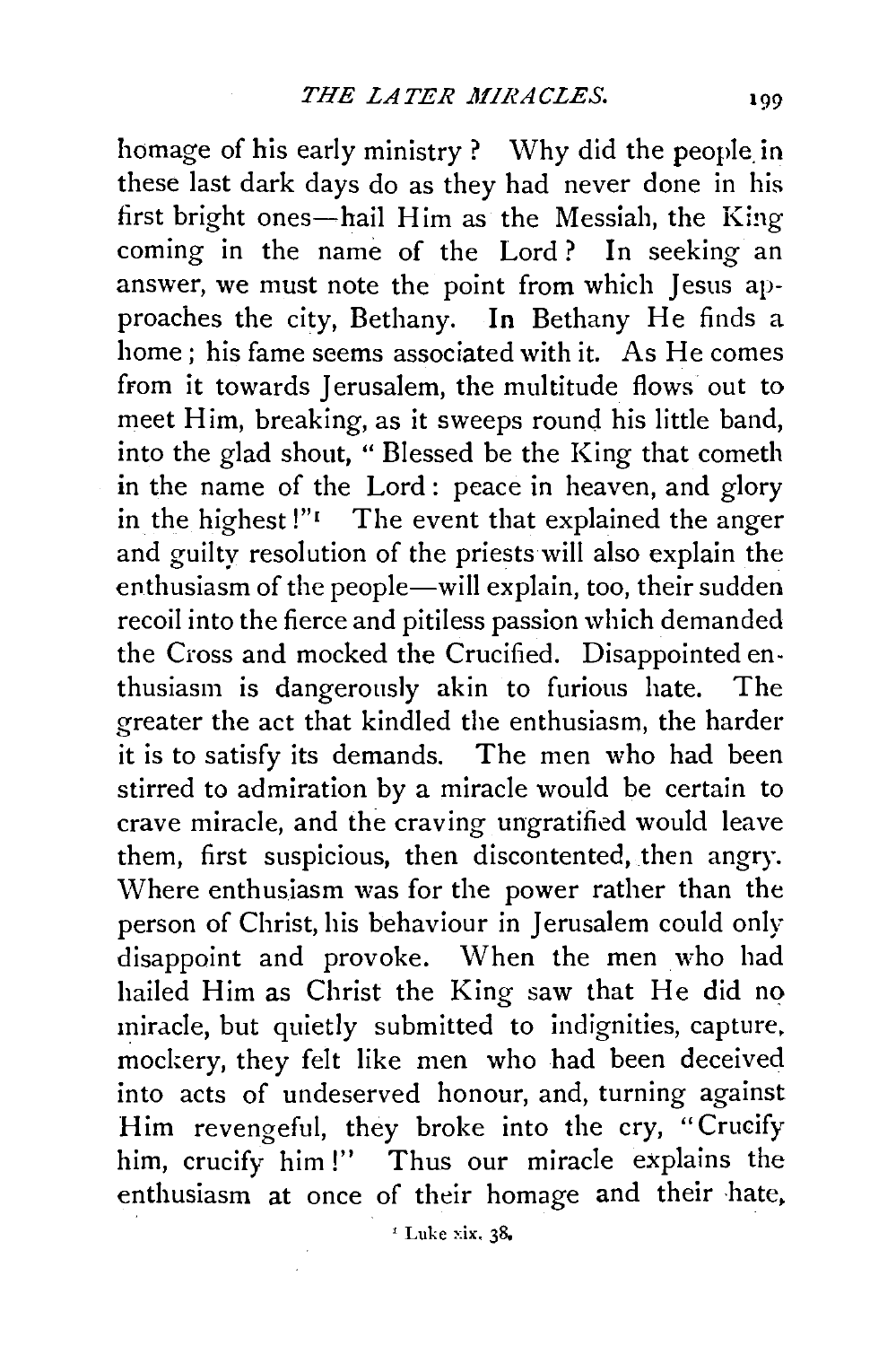shews how the people that welcomed Him into the city could also be the people that followed Him along the way of sorrow with the scornful cry, "He saved others; himself he cannot save."

Into the rich and most varied spiritual meanings of our narrative it is not possible to enter. It is a divine allegory, full of the most sublime and consolatory truths; and to attempt to unfold these, would be to attempt to reach the deepest treasures of our faith. Two living poets have, each in his own way, used this narrative. Tennyson seizes its influence on Mary, and imagines the sister satisfied in the possession of her brother, and restful in the presence of Christ.

> Her eyes are homes of silent prayer, Nor other thought her mind admits, But he was dead, and there he sits, And He that brought him back is there.

Then one deep love doth supersede All other, when her ardent gaze Roves from the living brother's face, And rests upon the Life indeed.

All subtle thought, all curious fears, Borne down by gladness so complete, She bows, she bathes the Saviour's feet With costly spikenard and with tears.

Browning, stronger, more masterful, has, with rare imaginative insight, gone to the heart of the matter, and presented us with a picture of Lazarus as he may have lived and must have spoken. Karshish, the Arab physician, meets him, and feels-

The man had something in the look of him-

awed, convinced, credulous in the presence of his story,